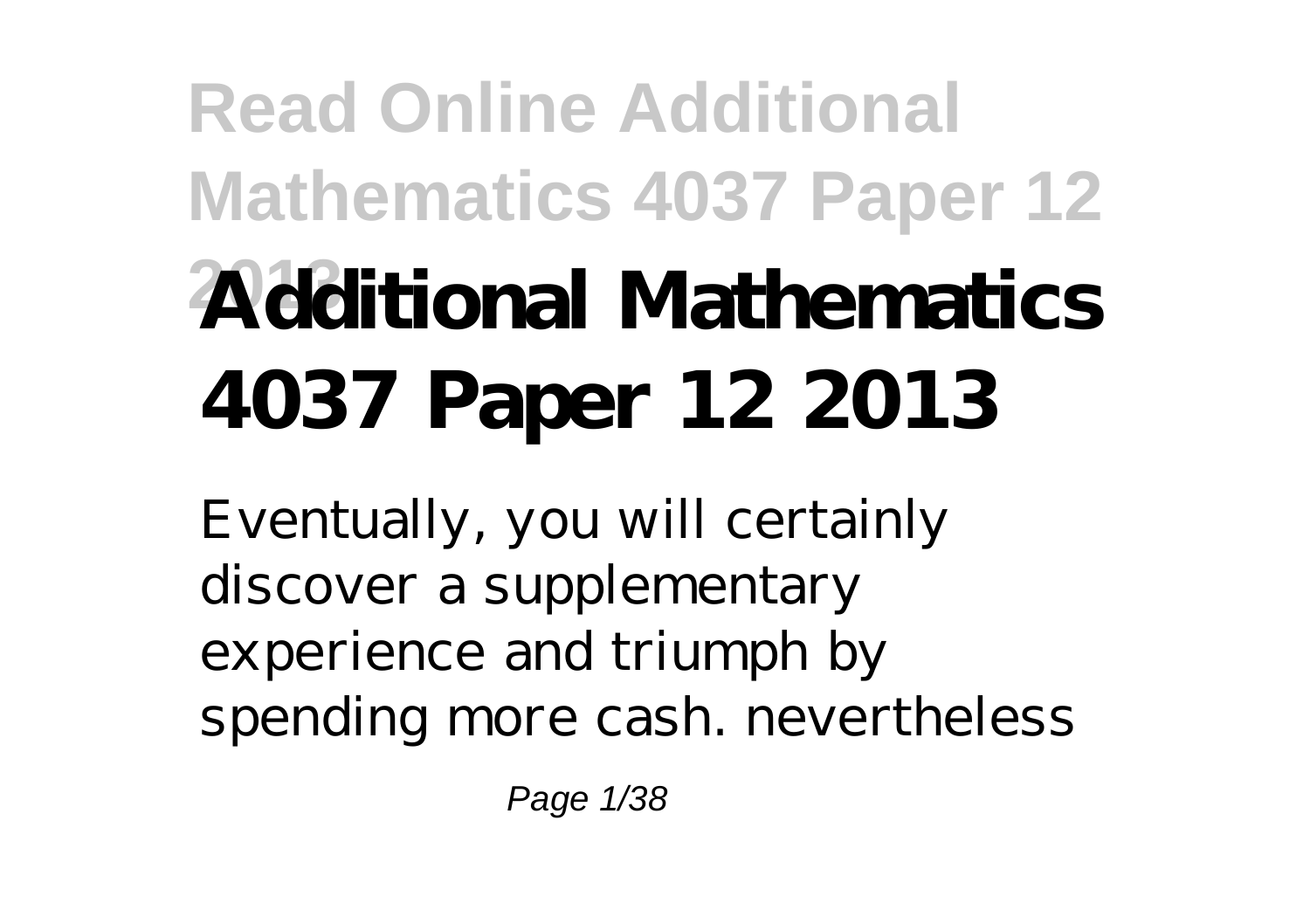**Read Online Additional Mathematics 4037 Paper 12 2013** when? attain you allow that you require to get those every needs gone having significantly cash? Why don't you attempt to get something basic in the beginning? That's something that will guide you to understand even more something like the globe, Page 2/38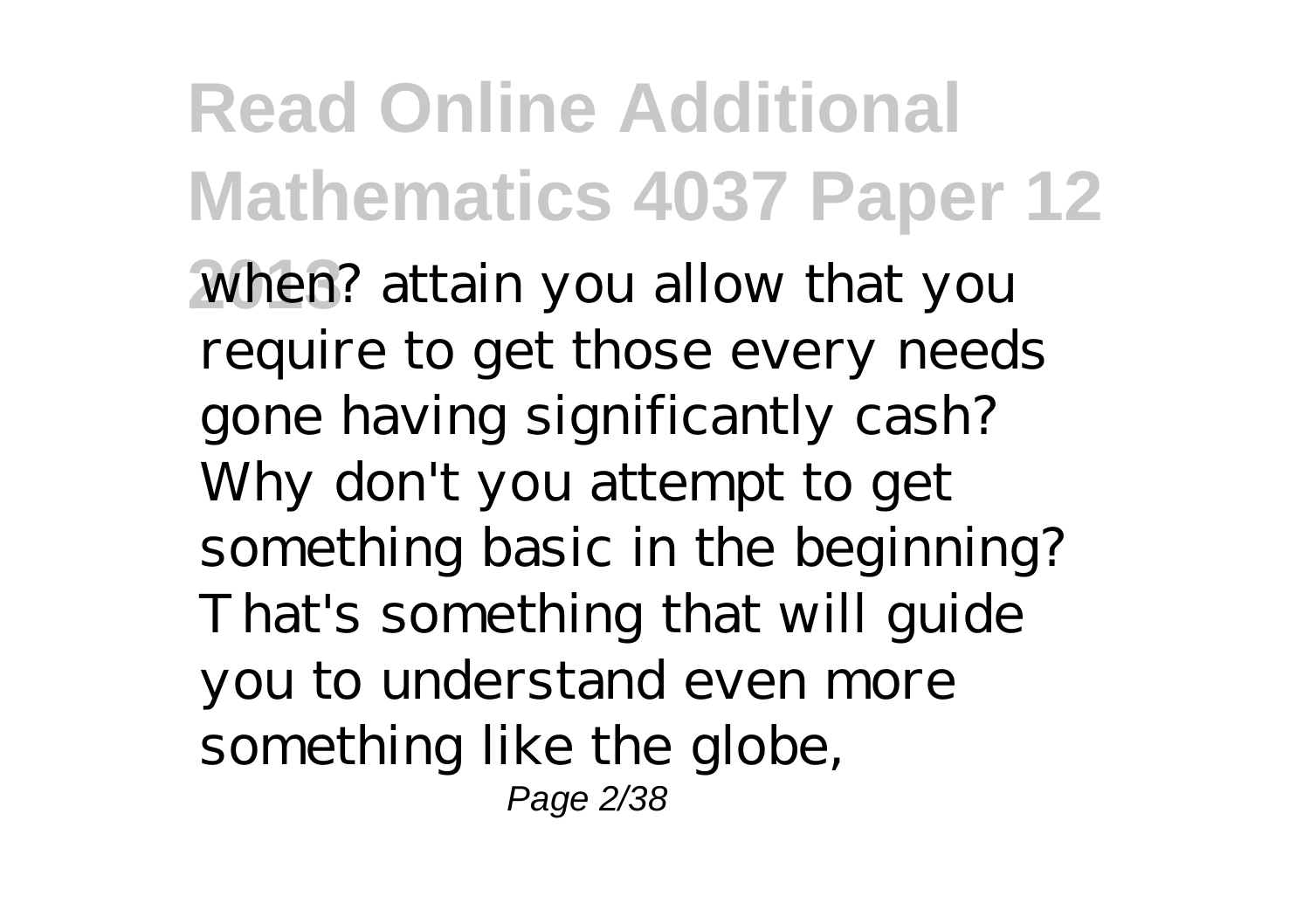**Read Online Additional Mathematics 4037 Paper 12 2013** experience, some places, later than history, amusement, and a lot more?

It is your entirely own epoch to operate reviewing habit. along with guides you could enjoy now is **additional mathematics 4037 paper** Page 3/38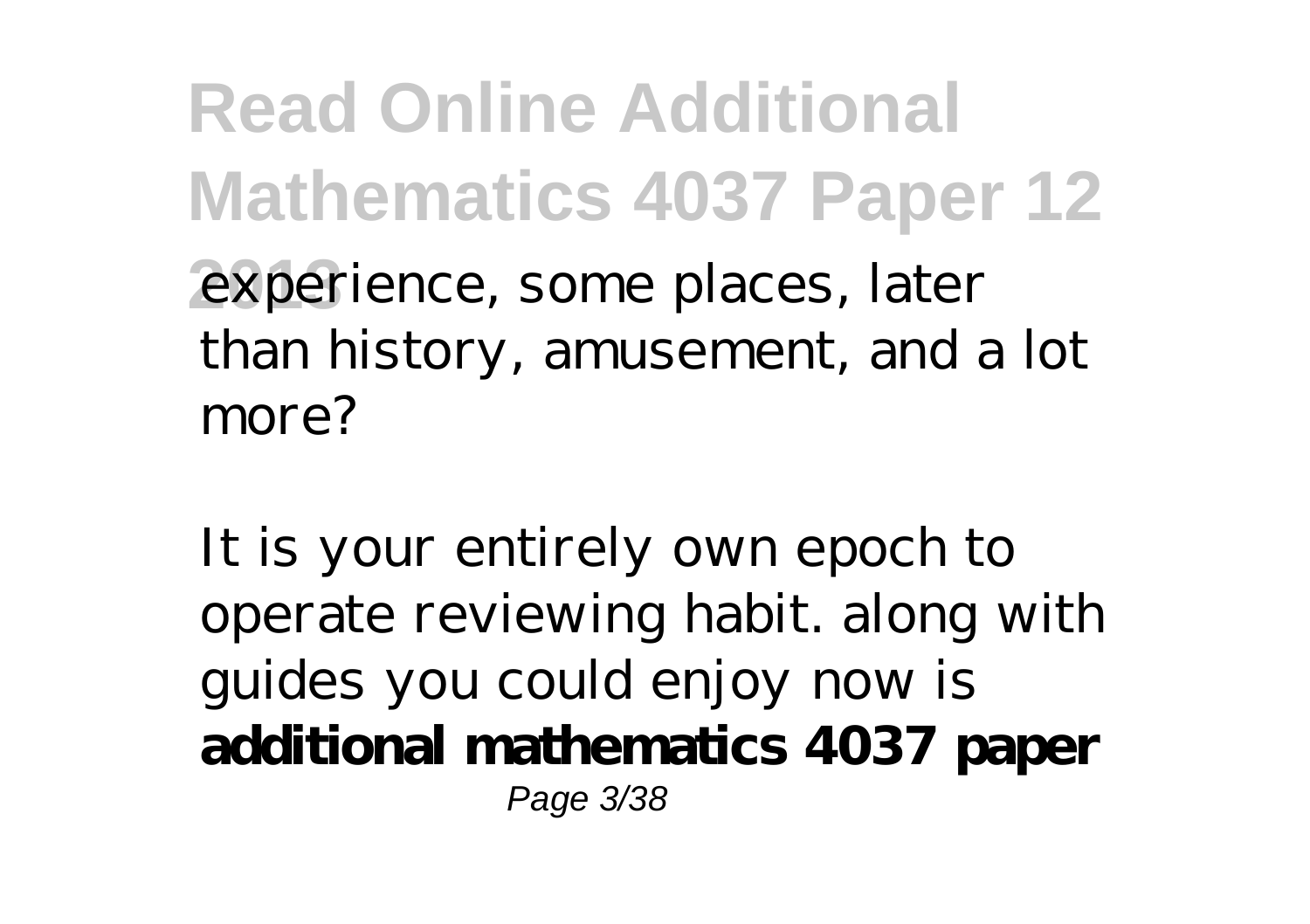**Read Online Additional Mathematics 4037 Paper 12 2013 12 2013** below.

O-Level Add Math QP Solution : 4037/12/MJ/18 Q - 1 to 5 (1 of 3) O-Level Add Math May June 2020 Paper 1 4037/12 O-Level Add Math May June 2019 Paper 1 4037/12 **O-Level Add Math** Page 4/38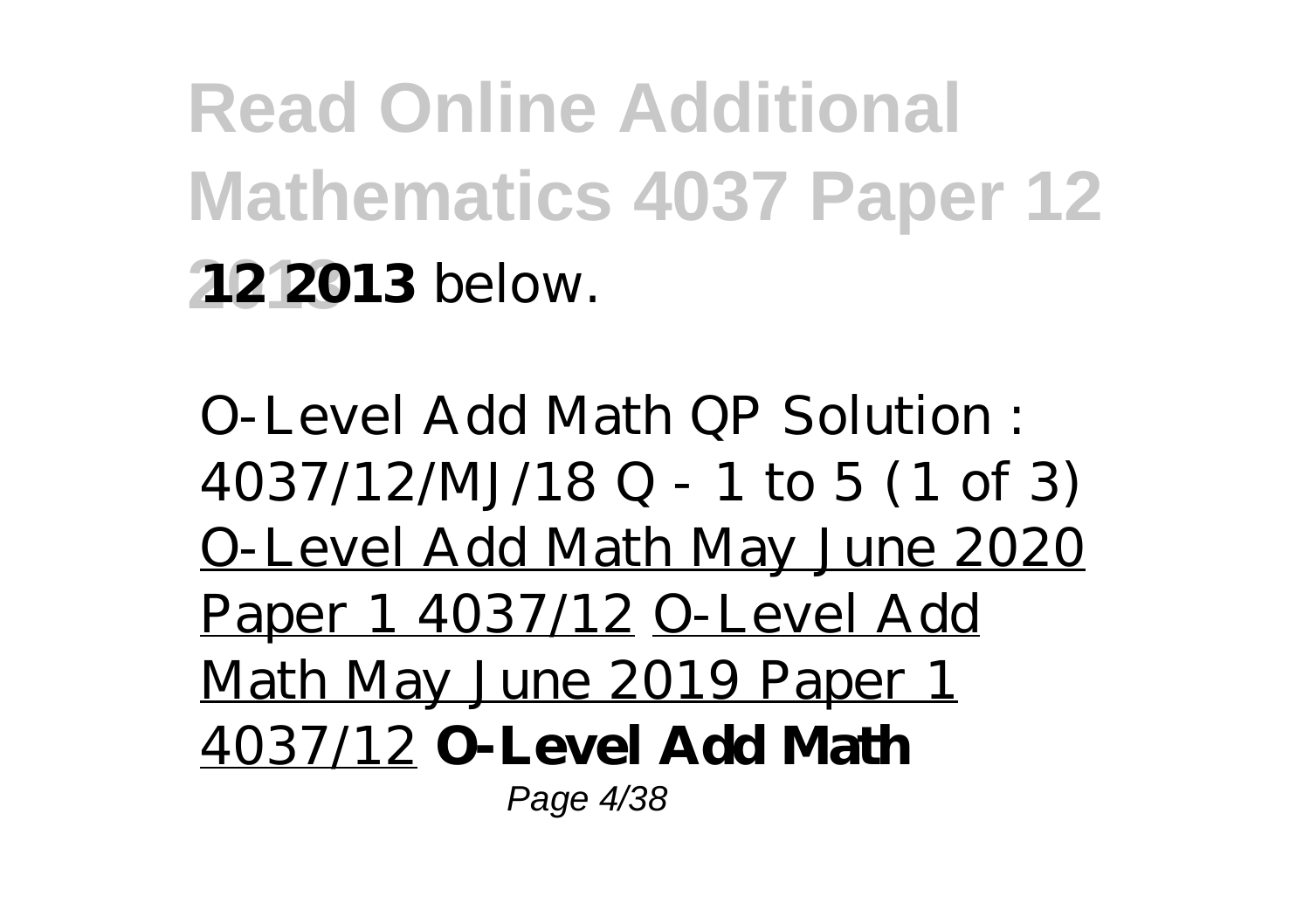**Read Online Additional Mathematics 4037 Paper 12 2013 October November 2019 Paper 12 4037/12** *O-Level Add Math October November 2014 Paper 12 4037/12/O/N/14* O-Level Add Math 4037/12/2017/May/June: Question 1 to 5 [1 of 3] **O-Level Add Math October November 2016 Paper 12 4037/12** O-Level Add Page 5/38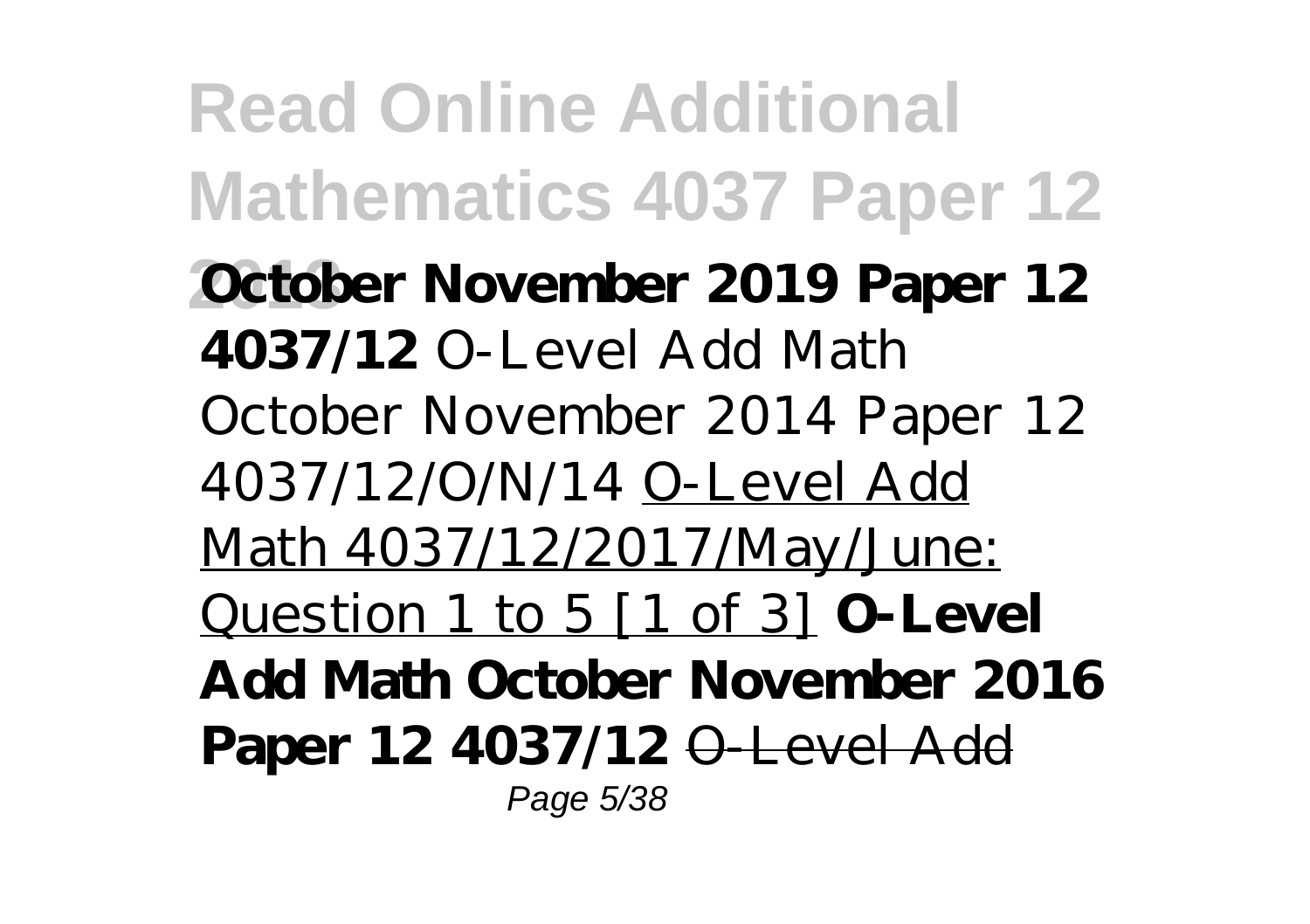**Read Online Additional Mathematics 4037 Paper 12 2013** Math May June 2017 Paper 12 4037/12 **O-Level Add Math May June 2020 Paper 1 4037/11** *O-Level Add Math May June 2018 Paper 1 4037/12 O-Level Add Math May June 2020 Paper 2 4037/21 O-Level Add Math October November 2017 Paper 1* Page 6/38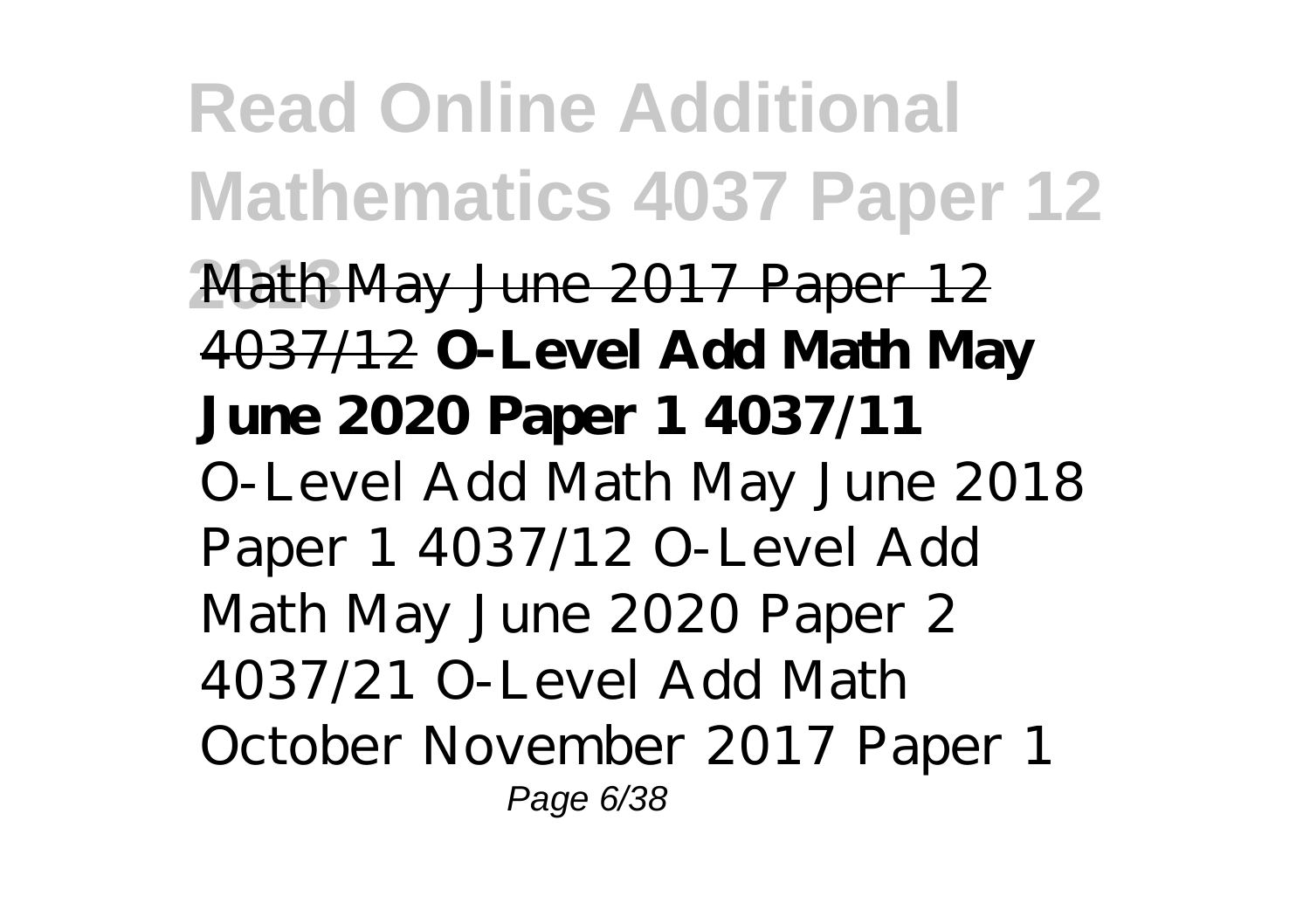**Read Online Additional Mathematics 4037 Paper 12 2013** *4037/12 STUDY TIPS | HOW to Score A+ in Additional Mathematics?* Zimsec June 2017 Maths Past Exam O-Level Math D November 2019 Paper 1 4024/12 (En Creole) Mauritius - Past Papers Solutions

Math Read-Aloud: Equal Shmequal Page 7/38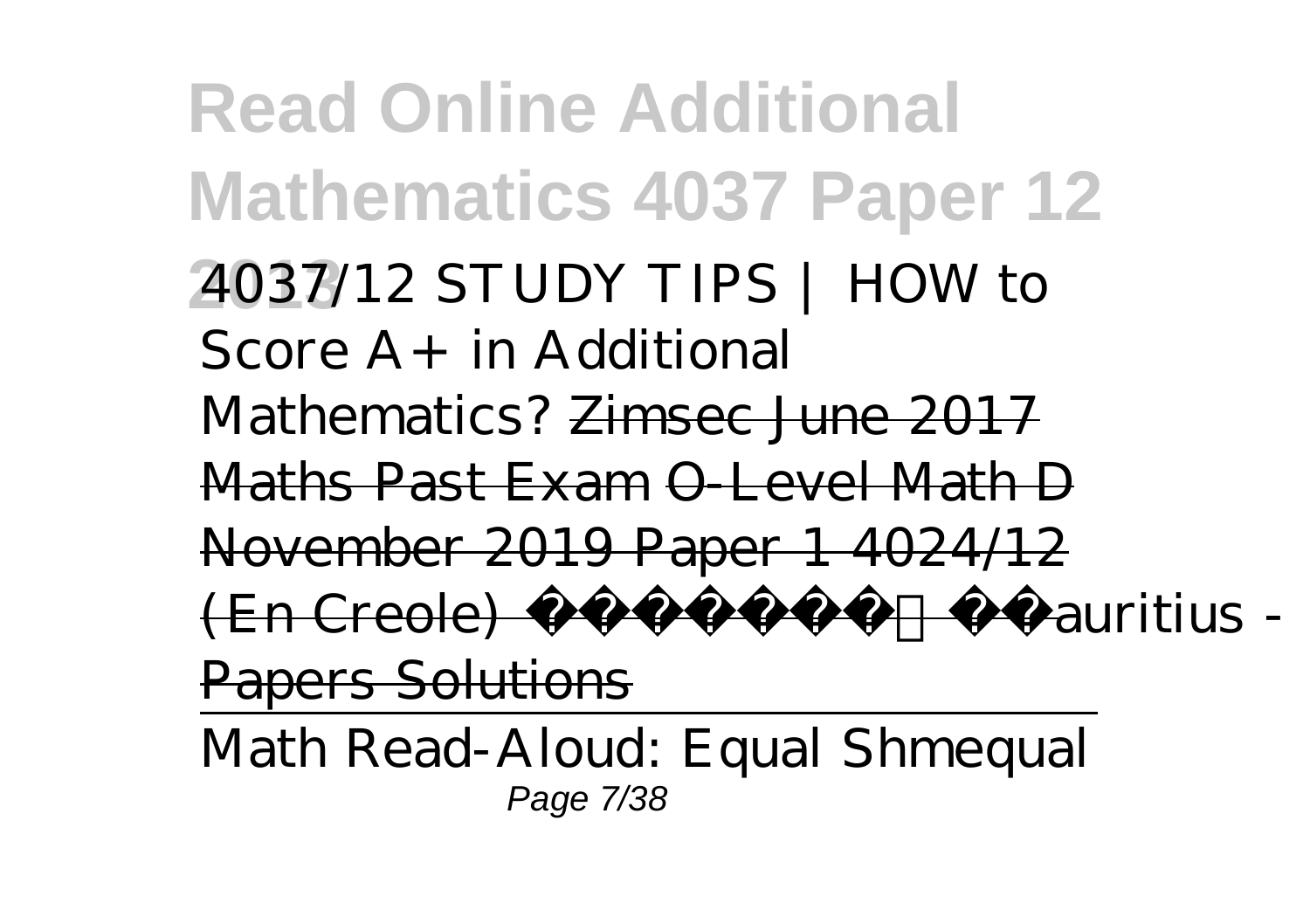**Read Online Additional Mathematics 4037 Paper 12 2013** *Maths D 2018/Oct-Nov/12/4024/Part 1 IGCSE - Add Math - Complete Cover of Domain and Range of Function* An Introduction to Functions | O Level Additional Mathematics O-Level Add Math QP Solution : 4037/11/MJ/18 Q - 10 to 12 (3 of Page 8/38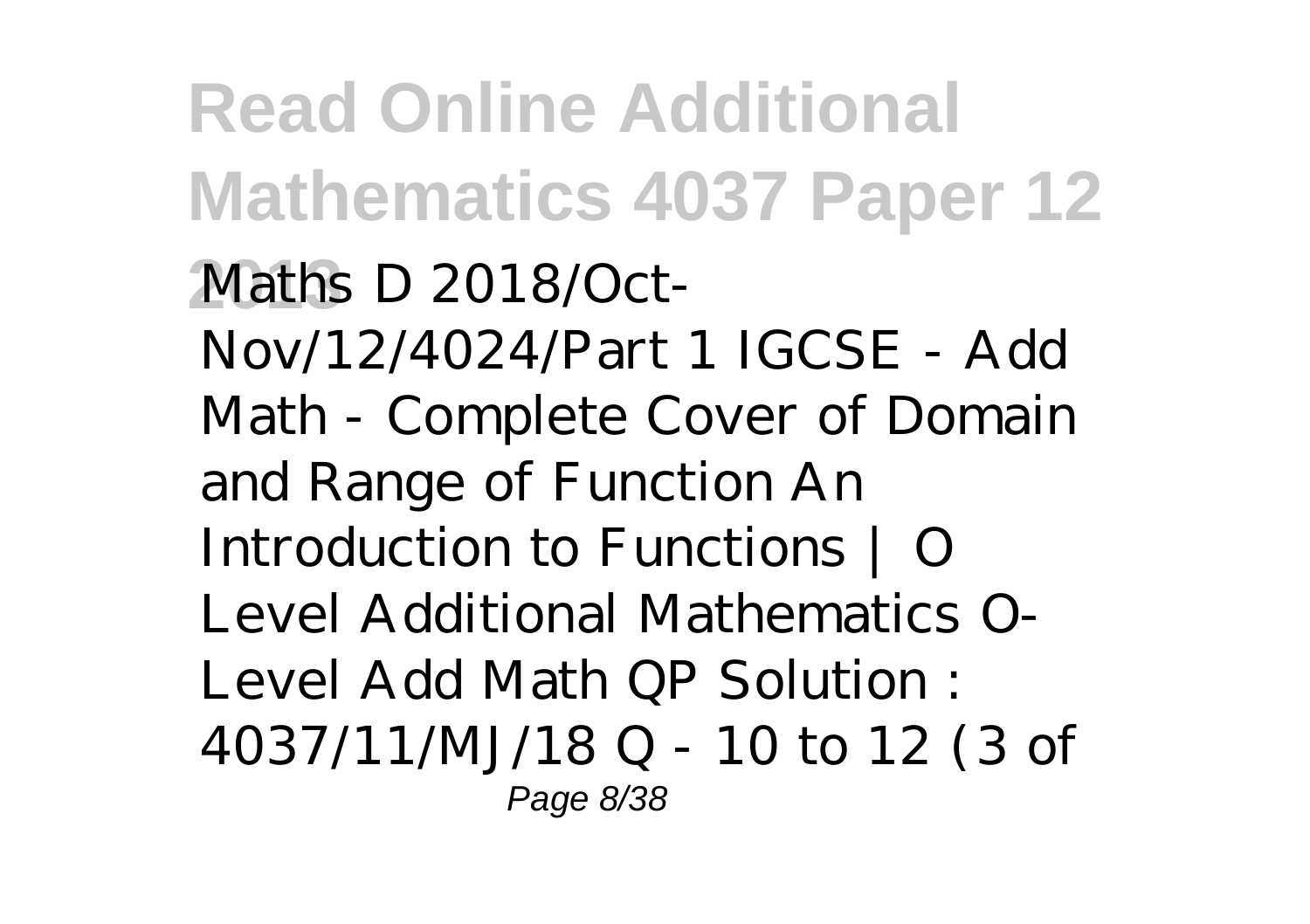**Read Online Additional Mathematics 4037 Paper 12 2013** 3) O-Level Math D QP Solution : 4024/22/MJ/18 Q - 1 to 2 (1 of 3) *O-Level Math D November 2016 Paper 1 4024/12 (En Creole) Mauritius - Past Papers Solutions* O-Level Add Math QP Solution : 4037/22/MJ/18 Q - 1 to 5 (1 of 3) O Level Add Math (4037) Page 9/38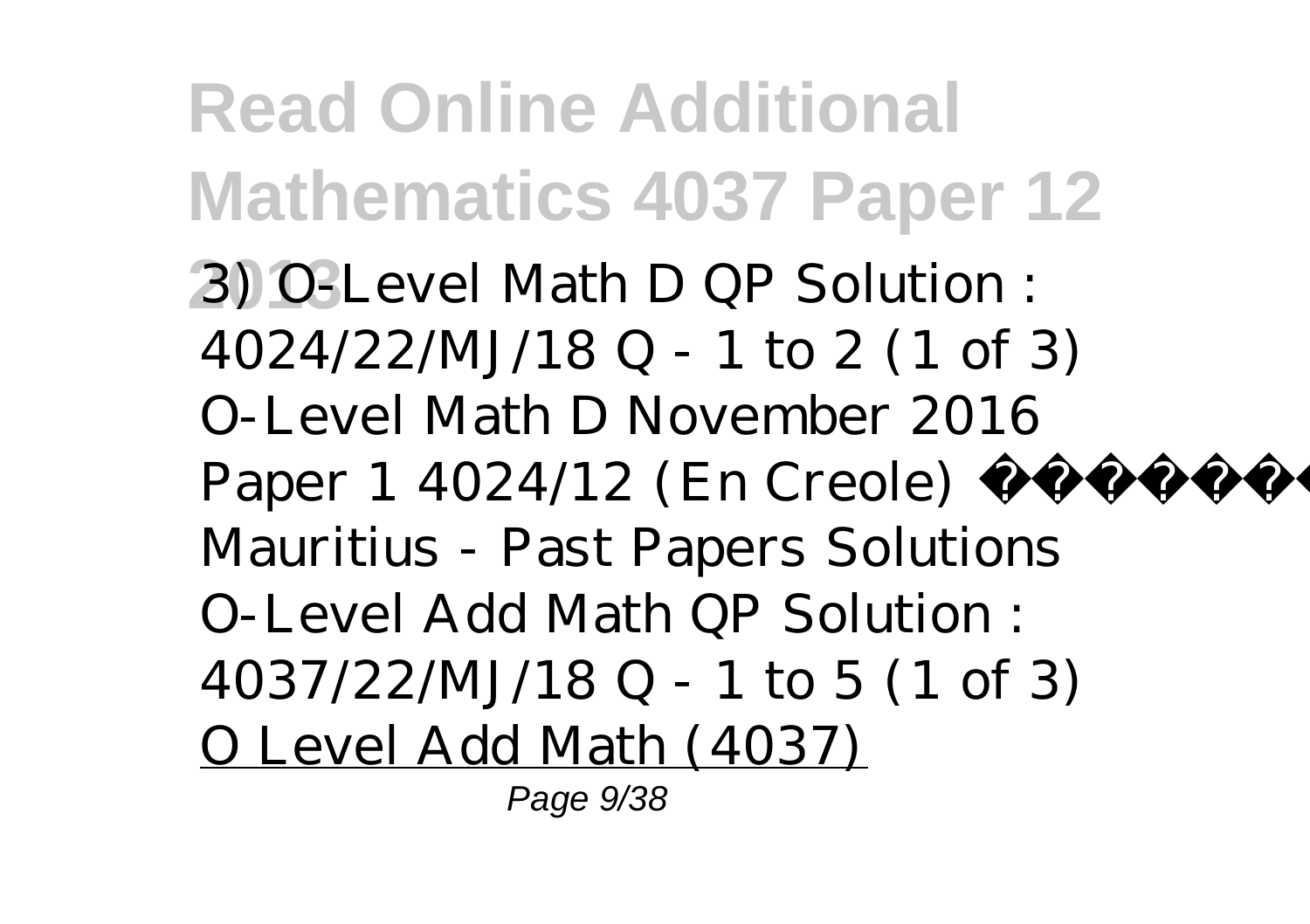**Read Online Additional Mathematics 4037 Paper 12 2013** 2017-MJ-22 (Part2) O-Level Add Math Specimen 2020 Paper 1 4037/1 O-Level Add Math May June 2020 Paper 2 4037/22 *O-Level Add Math October November 2019 Paper 22 4037/22* **O-Level Add Math October November 2018 Paper 1 4024/12** Page 10/38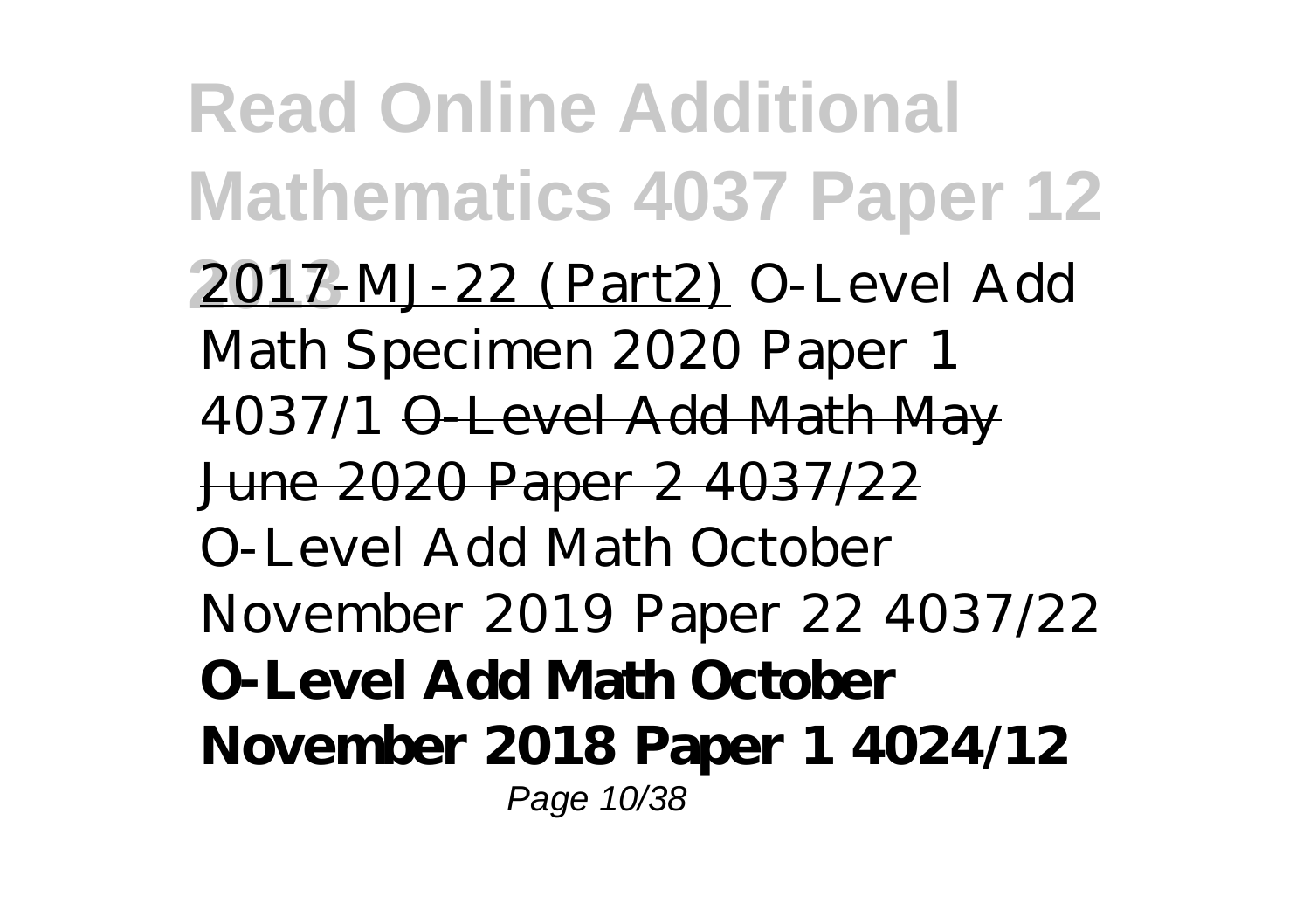**Read Online Additional Mathematics 4037 Paper 12 2013 O Level Add Math (4037) 2017-MJ- 22 (Part 1) IGCSE Add Math Paper 12-MJ-2020** Additional Mathematics 4037 Paper 12 O Level Add Maths 4037 About O Level Add Maths Syllabus This syllabus is intended for high ability learners who have achieved, or are Page 11/38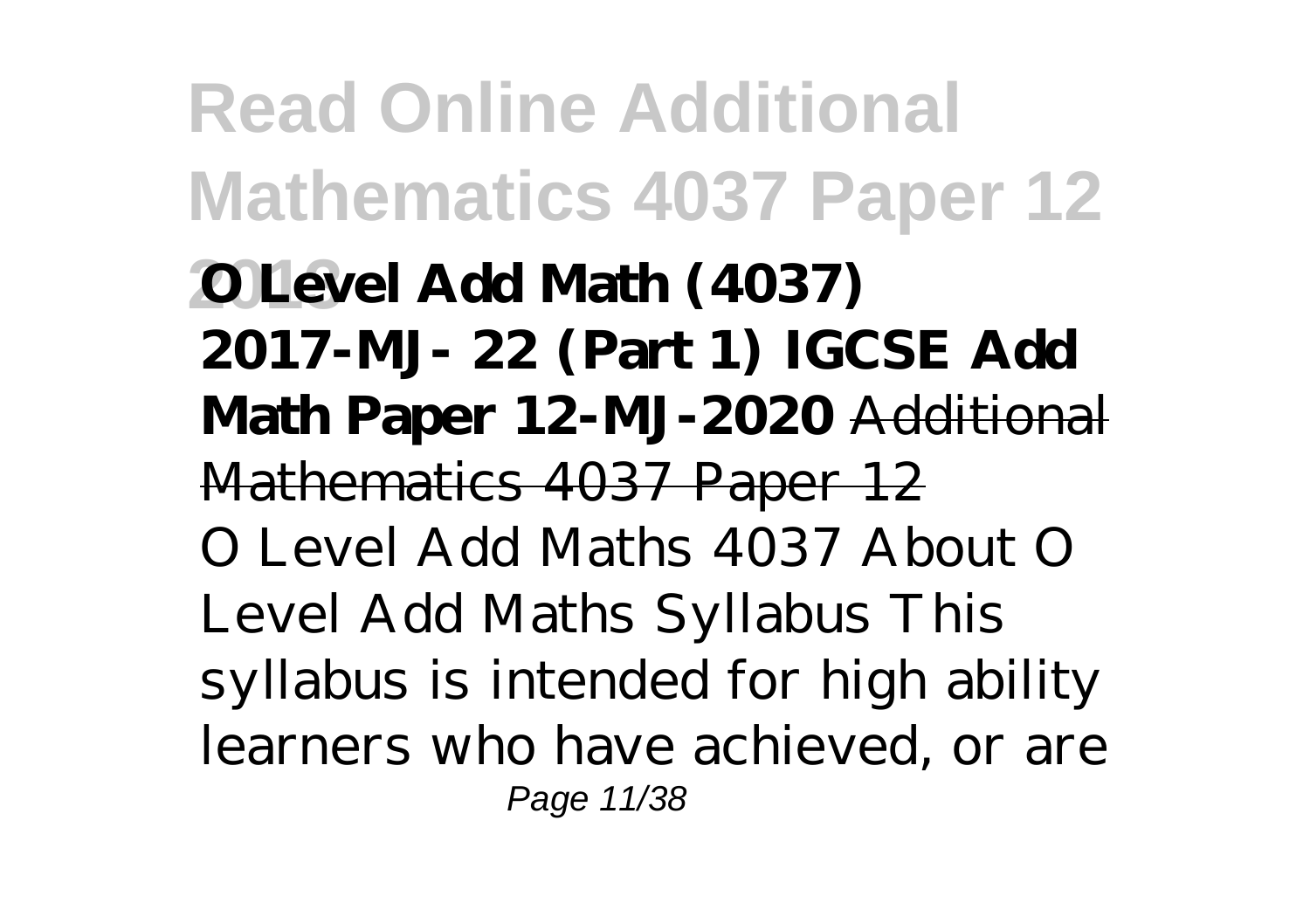**Read Online Additional Mathematics 4037 Paper 12 2013** likely to achieve, a high grade in the Cambridge O Level Mathematics examination. The Cambridge O Level Additional Mathematics syllabus enables learners to extend the mathematical skills, knowledge and understanding developed […] Page 12/38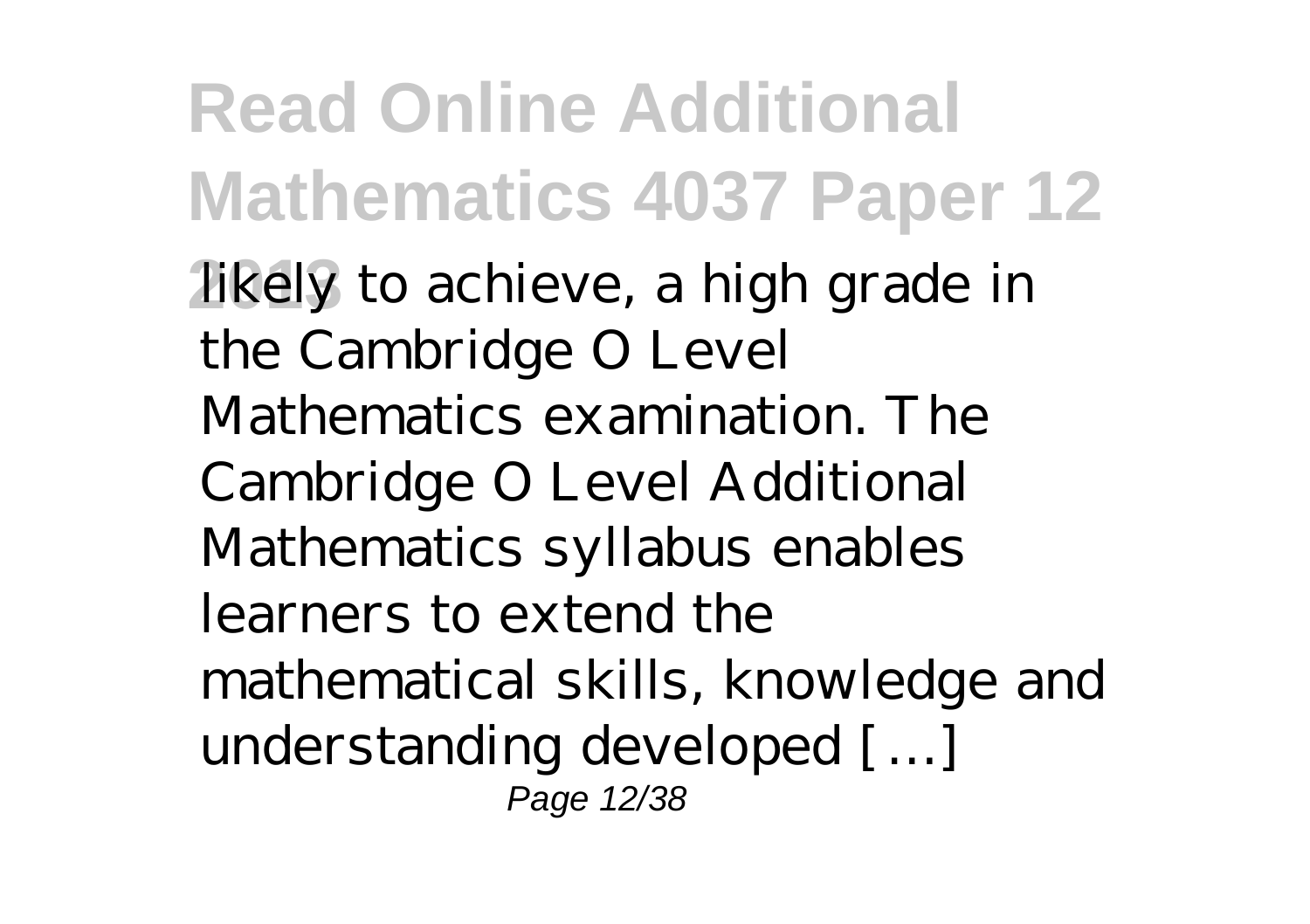**Read Online Additional Mathematics 4037 Paper 12 2013**

O Level Mathematics 4037 Past Papers March, May & November ... 4037 ADDITIONAL MATHEMATICS 4037/12 Paper 1, maximum raw mark 80 This mark scheme is published as an aid to teachers and candidates, to Page 13/38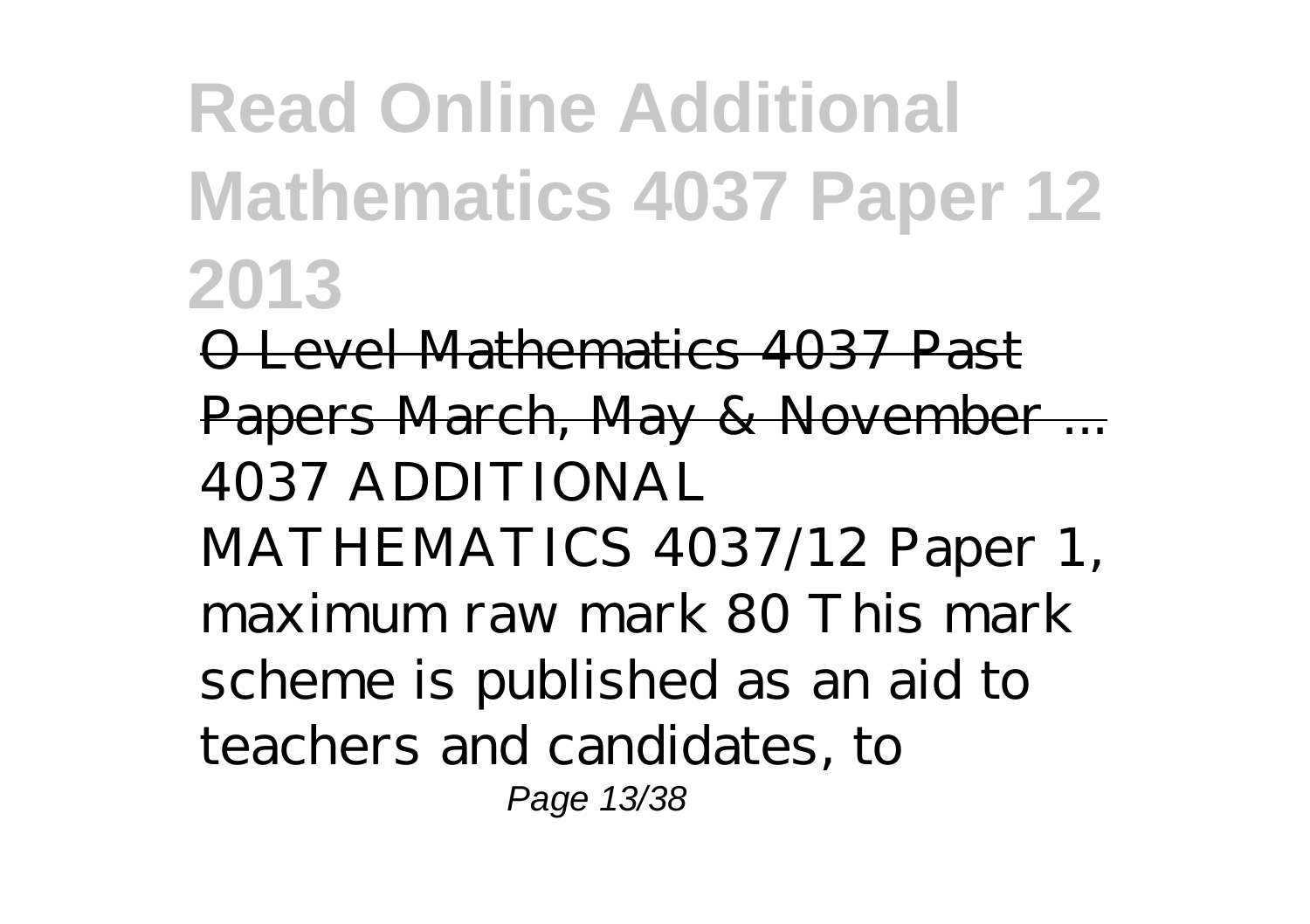**Read Online Additional Mathematics 4037 Paper 12 2013** indicate the requirements of the examination. It shows the basis on which Examiners were instructed to award marks. It does not

4037 ADDITIONAL **MATHEMATICS** 4037 ADDITIONAL Page 14/38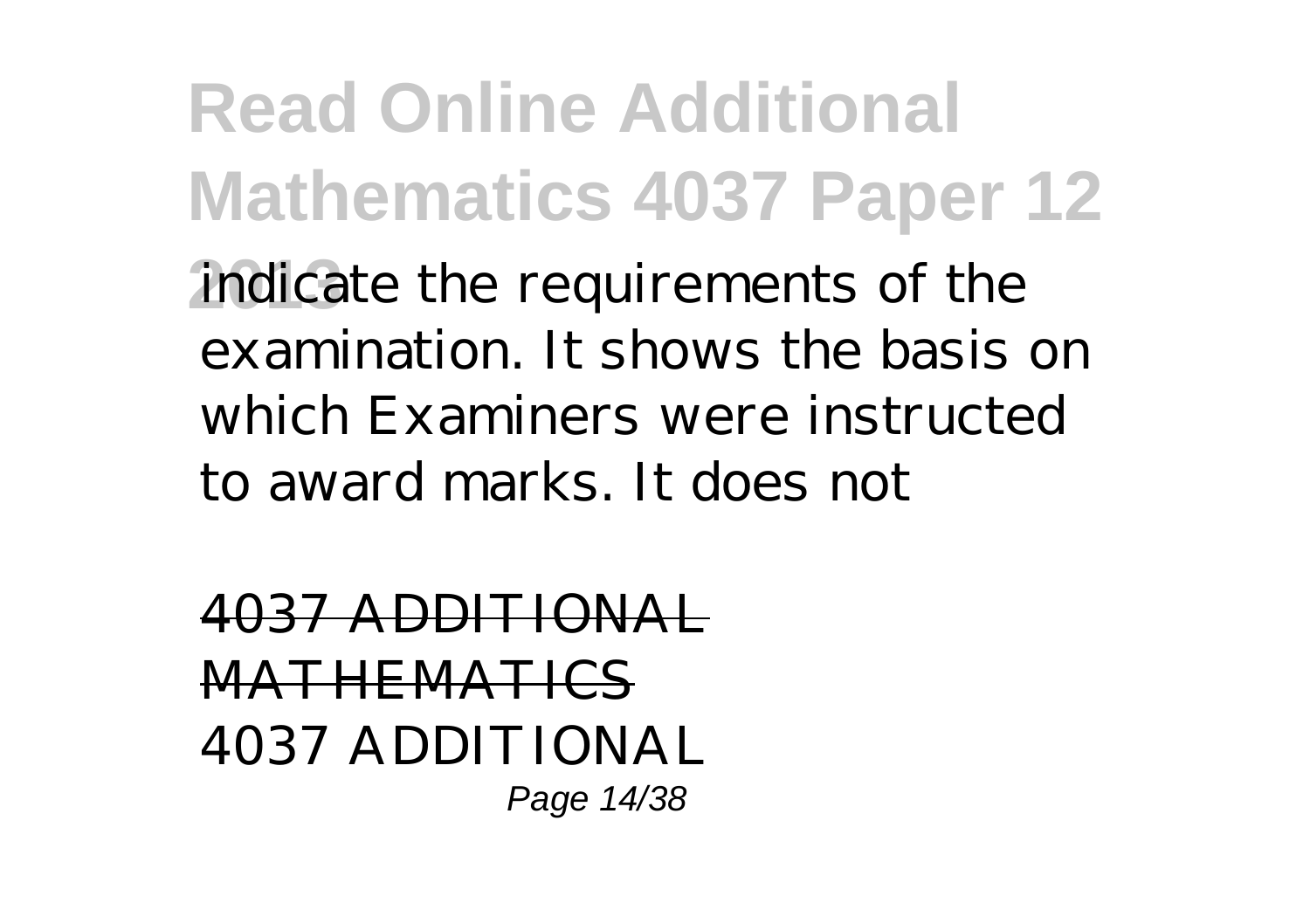**Read Online Additional Mathematics 4037 Paper 12 2013** MATHEMATICS 4037/12 Paper 1, maximum raw mark 80 This mark scheme is published as an aid to teachers and candidates, to indicate the requirements of the examination. It shows the basis on which Examiners were instructed to award marks. It does not Page 15/38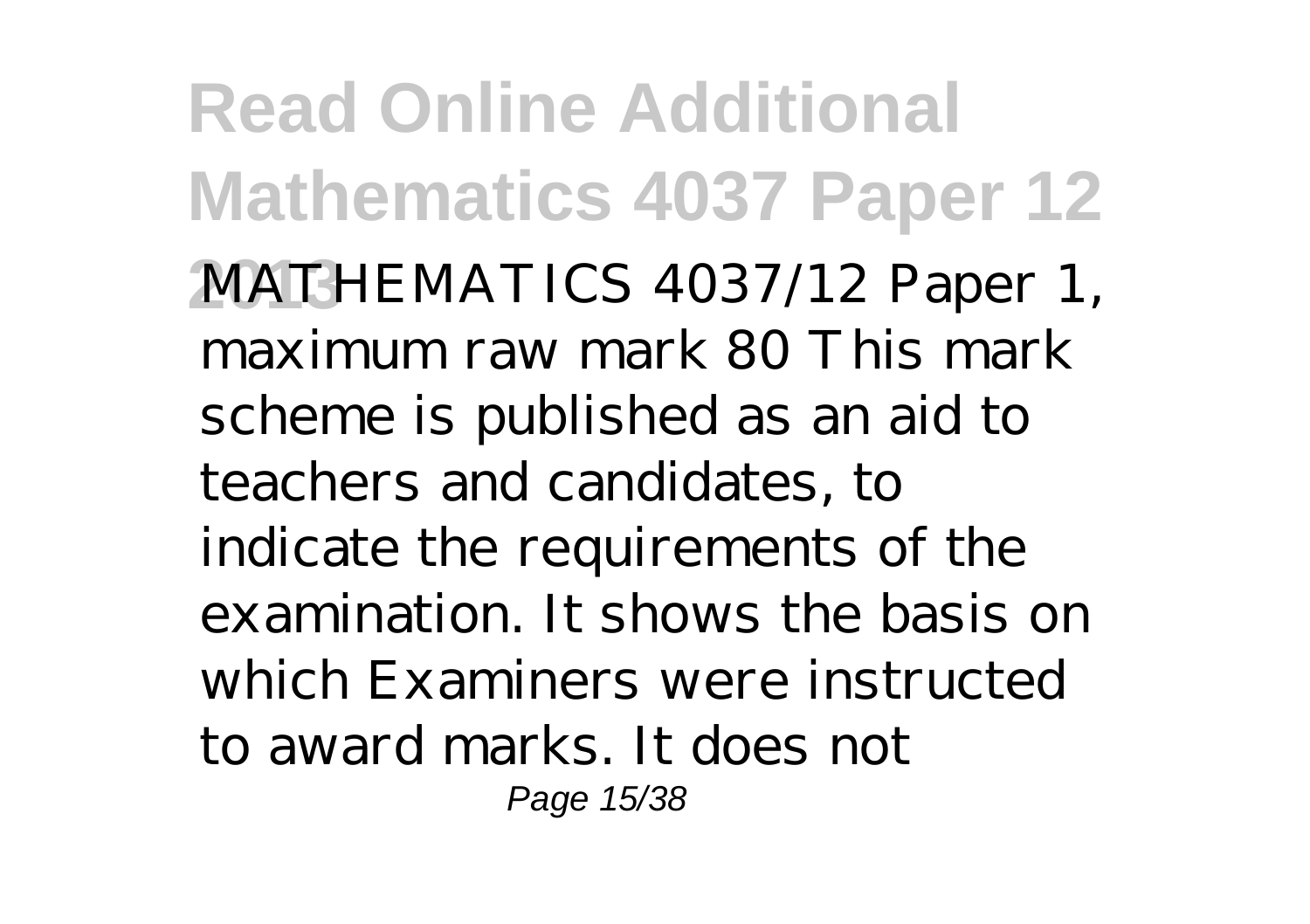**Read Online Additional Mathematics 4037 Paper 12 2013** 4037 ADDITIONAL MATHEMATICS papers.gceguide.com TRANSFER''Additional Mathematics 4037 Paper 12 2013 Therat De May 12th, 2018 - Read And Download Additional Page 16/38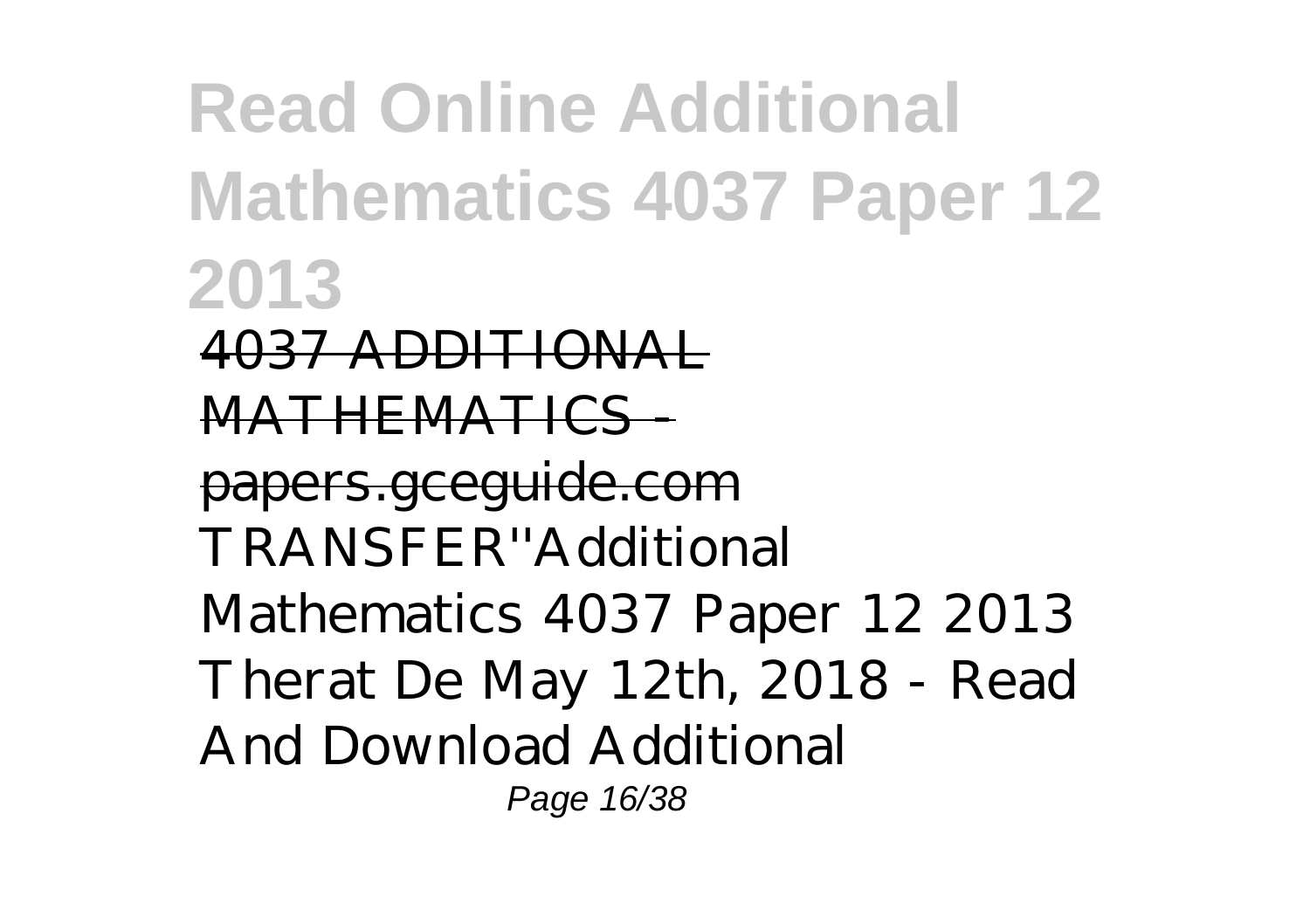**Read Online Additional Mathematics 4037 Paper 12 2013** Mathematics 4037 Paper 12 2013 Free Ebooks In PDF Format THE SOLDIER OF FORTUNE THE SIX YEAR OFFENSIVE BOMBER COMMAND IN

Additional Mathematics 4037 Paper 12 2013 Page 17/38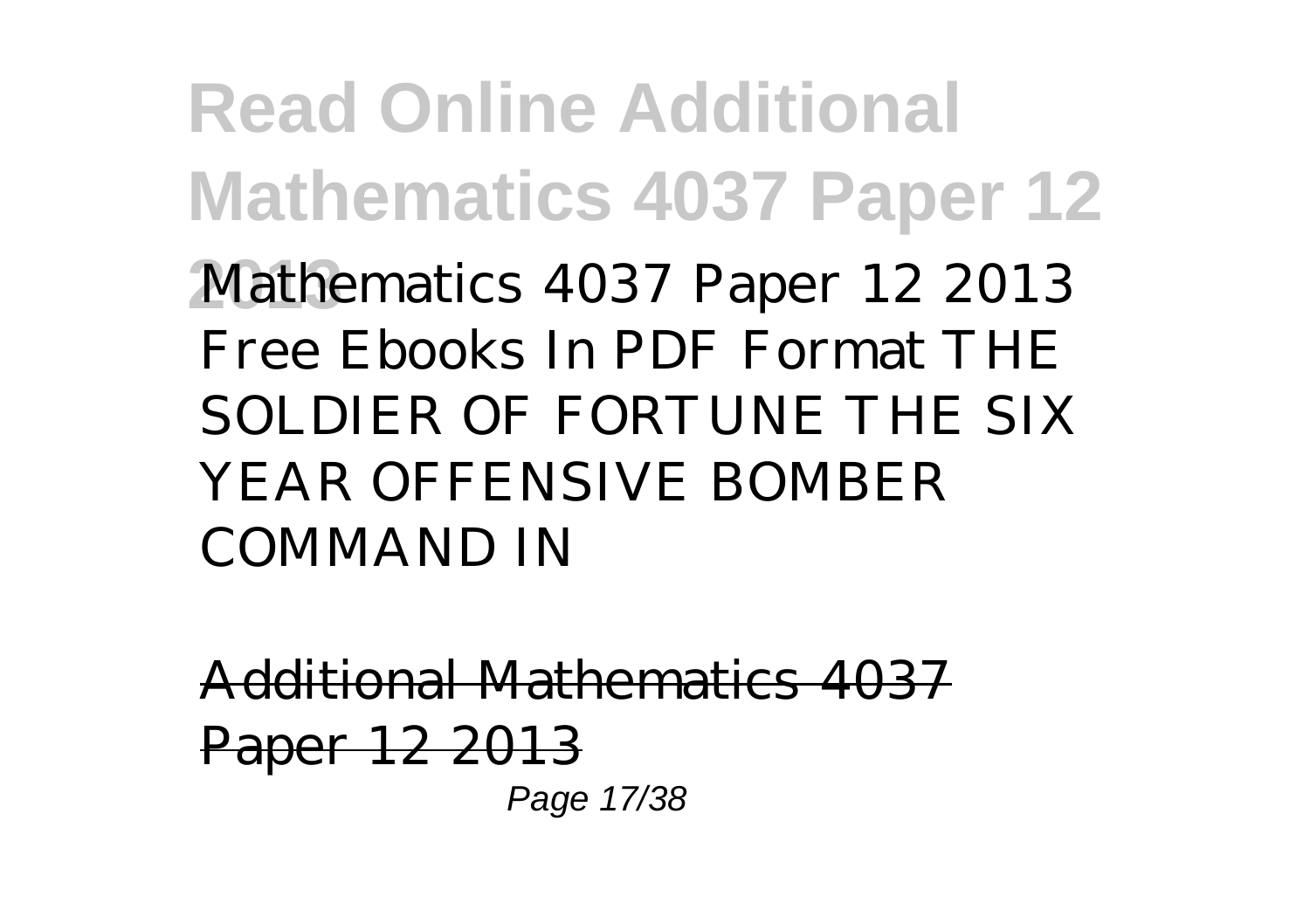**Read Online Additional Mathematics 4037 Paper 12 2013** ADDITIONAL MATHEMATICS 4037/12 Paper 1 May/June 2019 2 hours Candidates answer on the Question Paper. No Additional Materials are required. READ THESE INSTRUCTIONS FIRST Write your centre number, candidate number and name on all Page 18/38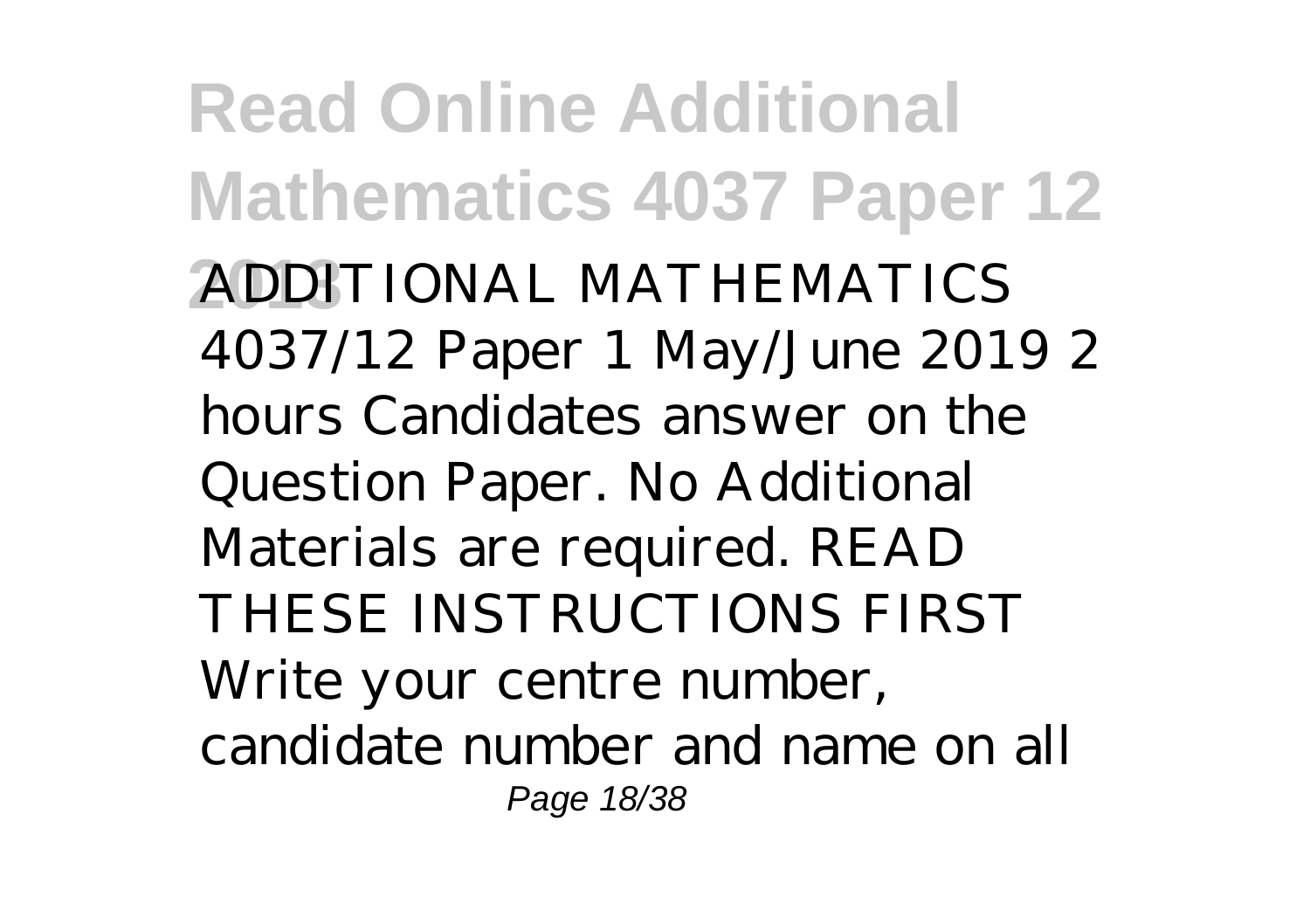**Read Online Additional Mathematics 4037 Paper 12 2013** the work you hand in. Write in dark blue or black pen. You may use an HB pencil for any diagrams or graphs.

Cambridge Assessment International Education ... 4037 ADDITIONAL Page 19/38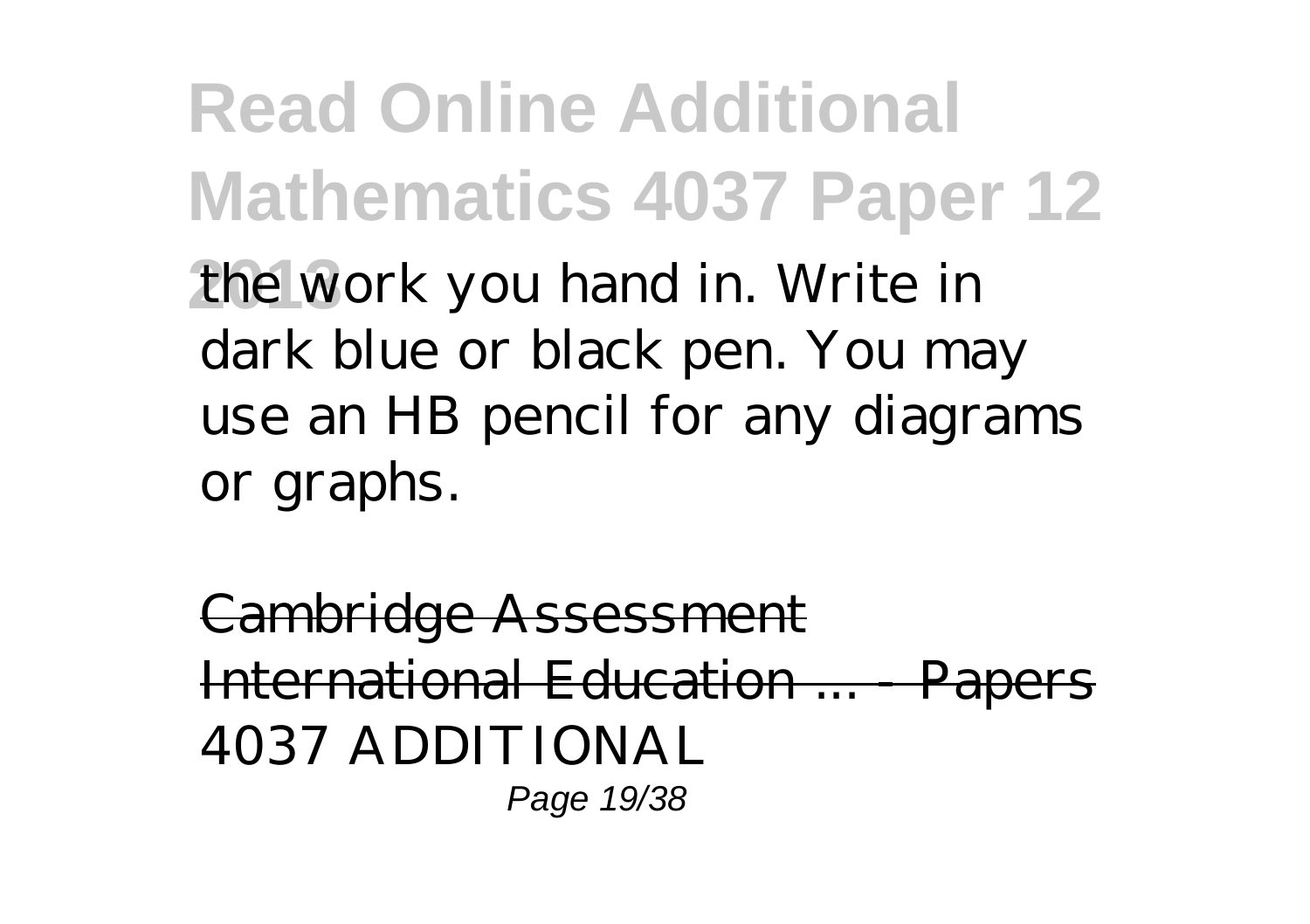**Read Online Additional Mathematics 4037 Paper 12 2013** MATHEMATICS 4037/12 Paper 1, maximum raw mark 80 This mark scheme is published as an aid to teachers and candidates, to indicate the requirements of the examination. It shows the basis on which Examiners were instructed to award marks. It does not Page 20/38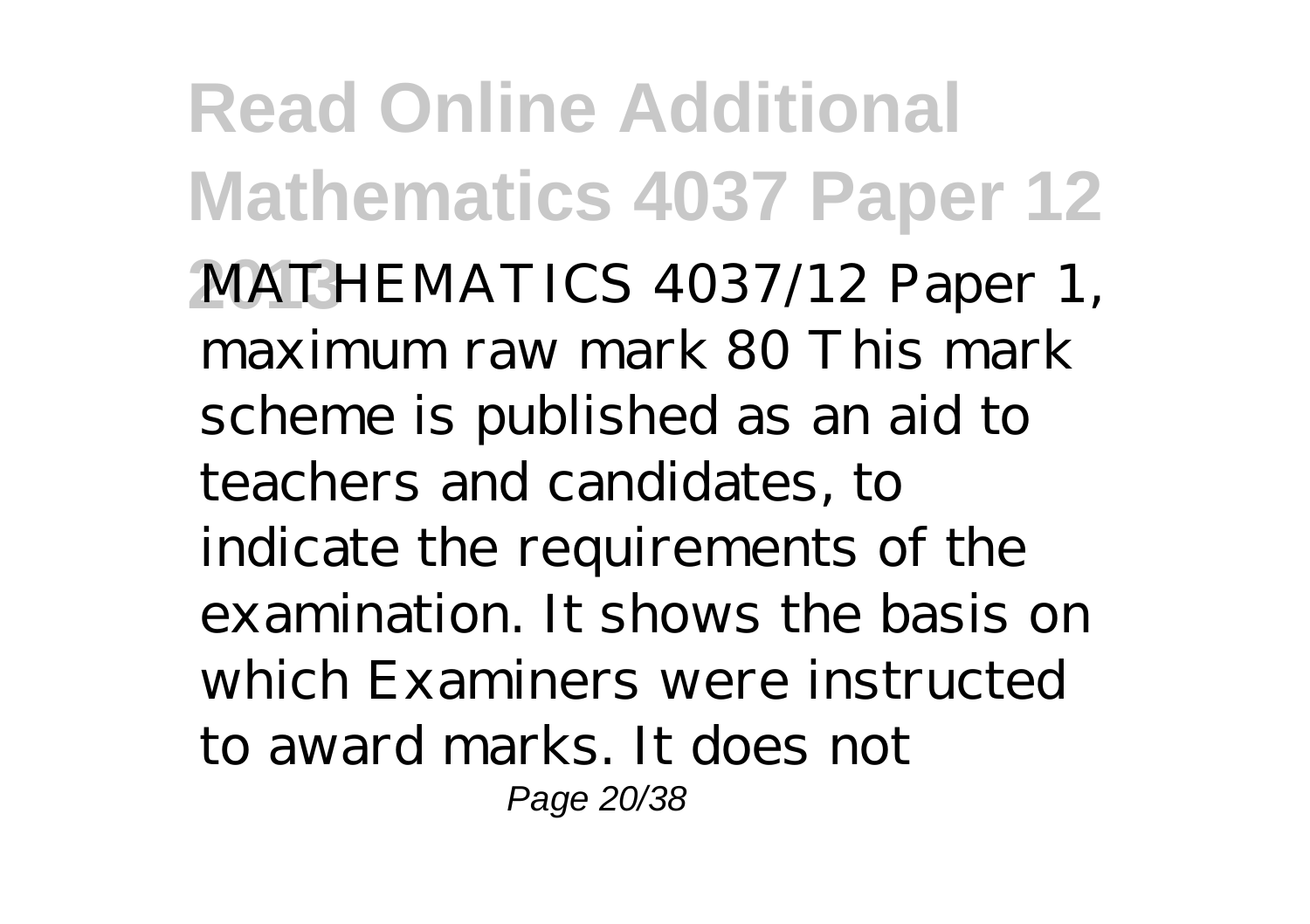## **Read Online Additional Mathematics 4037 Paper 12 2013**

4037 ADDITIONAL MATHEMATICS - Past Papers ADDITIONAL MATHEMATICS 4037/12 Paper 1 October/November 2018 MARK SCHEME Maximum Mark: 80 Published This mark scheme is Page 21/38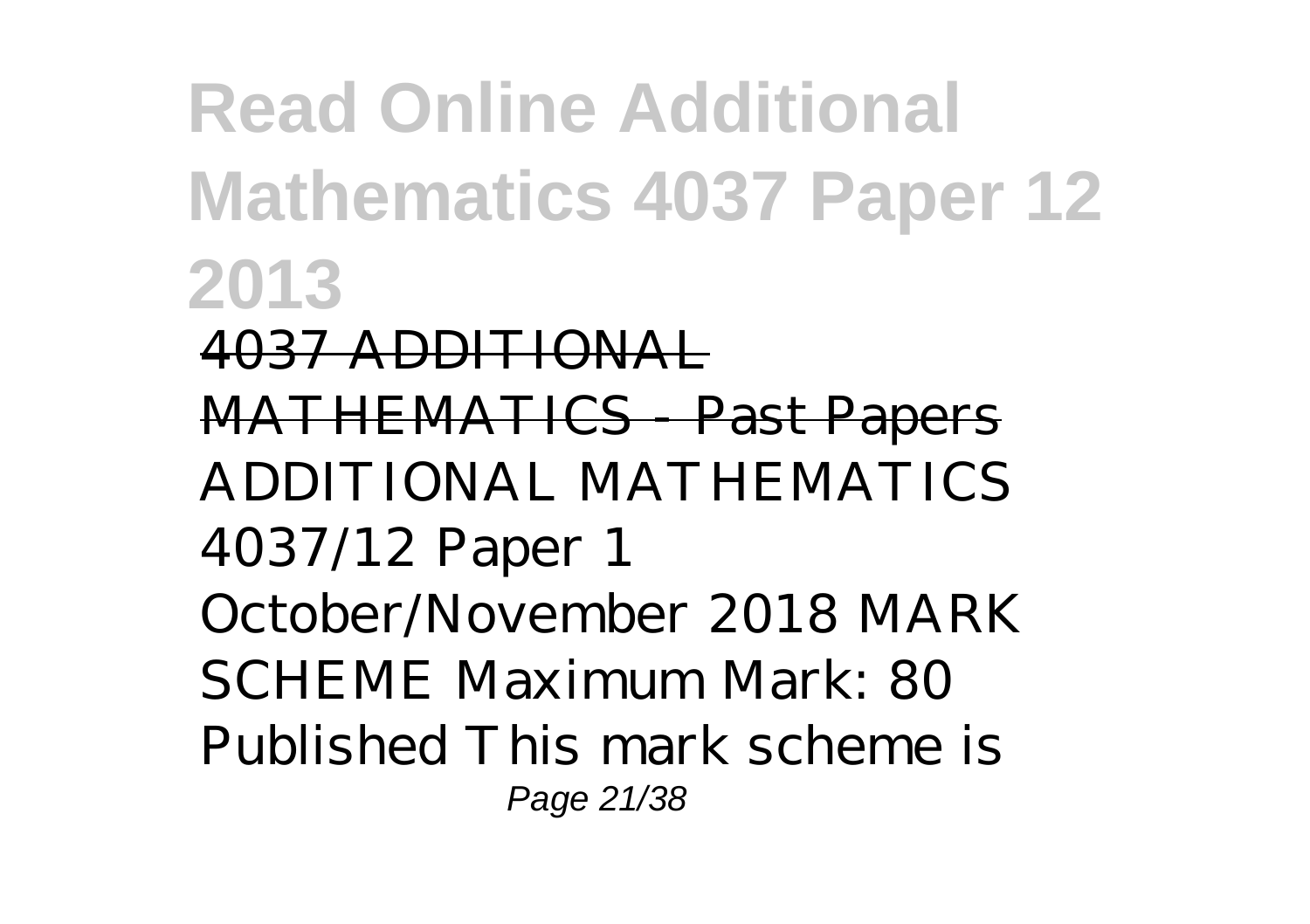**Read Online Additional Mathematics 4037 Paper 12 2013** published as an aid to teachers and candidates, to indicate the requirements of the examination. It shows the basis on which Examiners were instructed to award marks. It does not indicate the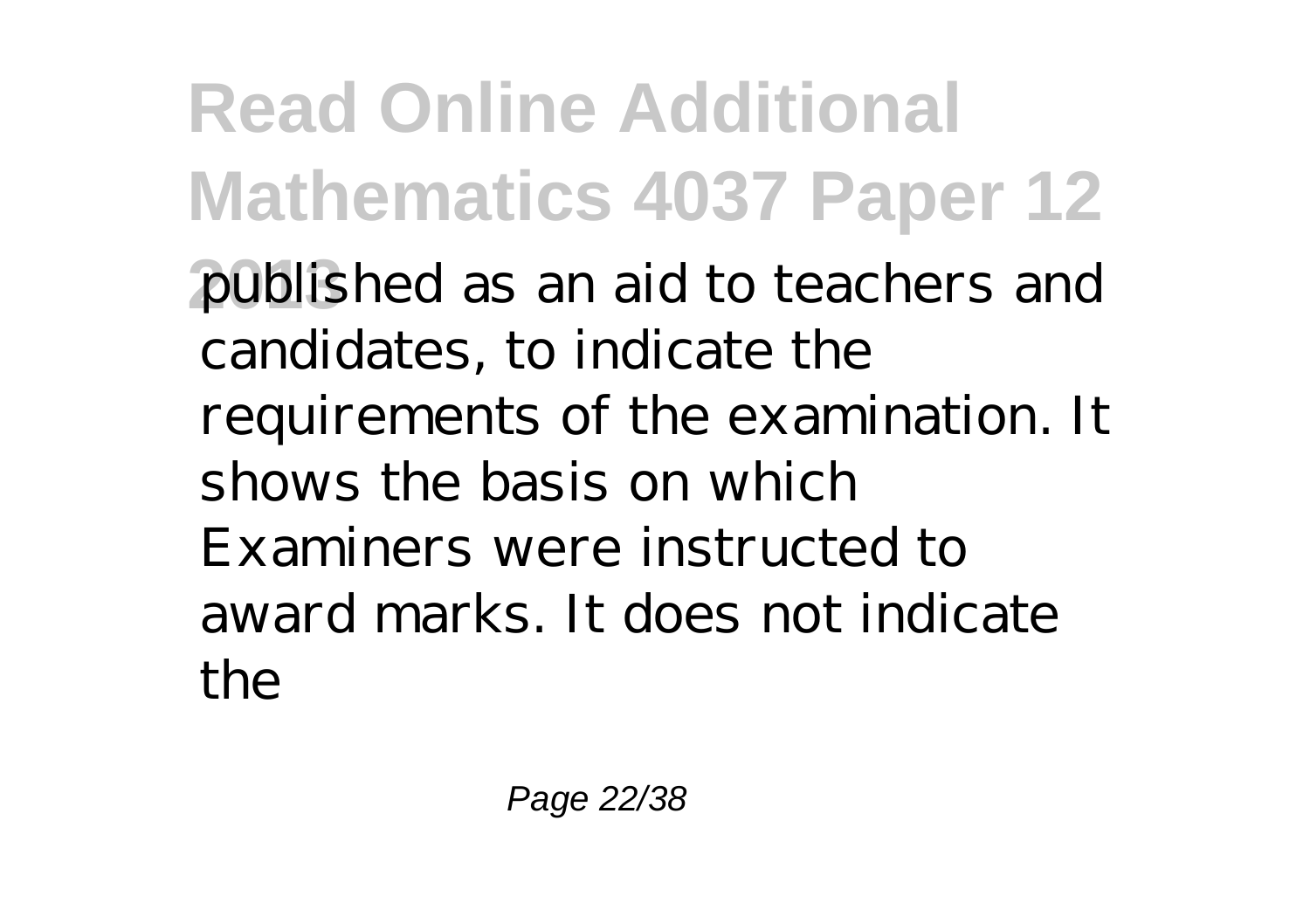**Read Online Additional Mathematics 4037 Paper 12**

*<u>Cambridge Assessment</u>* International Education ... - Past

**Papers** 

 Update: 12/08/2020 The June 2020 papers for Cambridge IGCSE, Cambridge International A/AS Levels, and Cambridge O Levels have been uploaded. 19/08/2020 O Page 23/38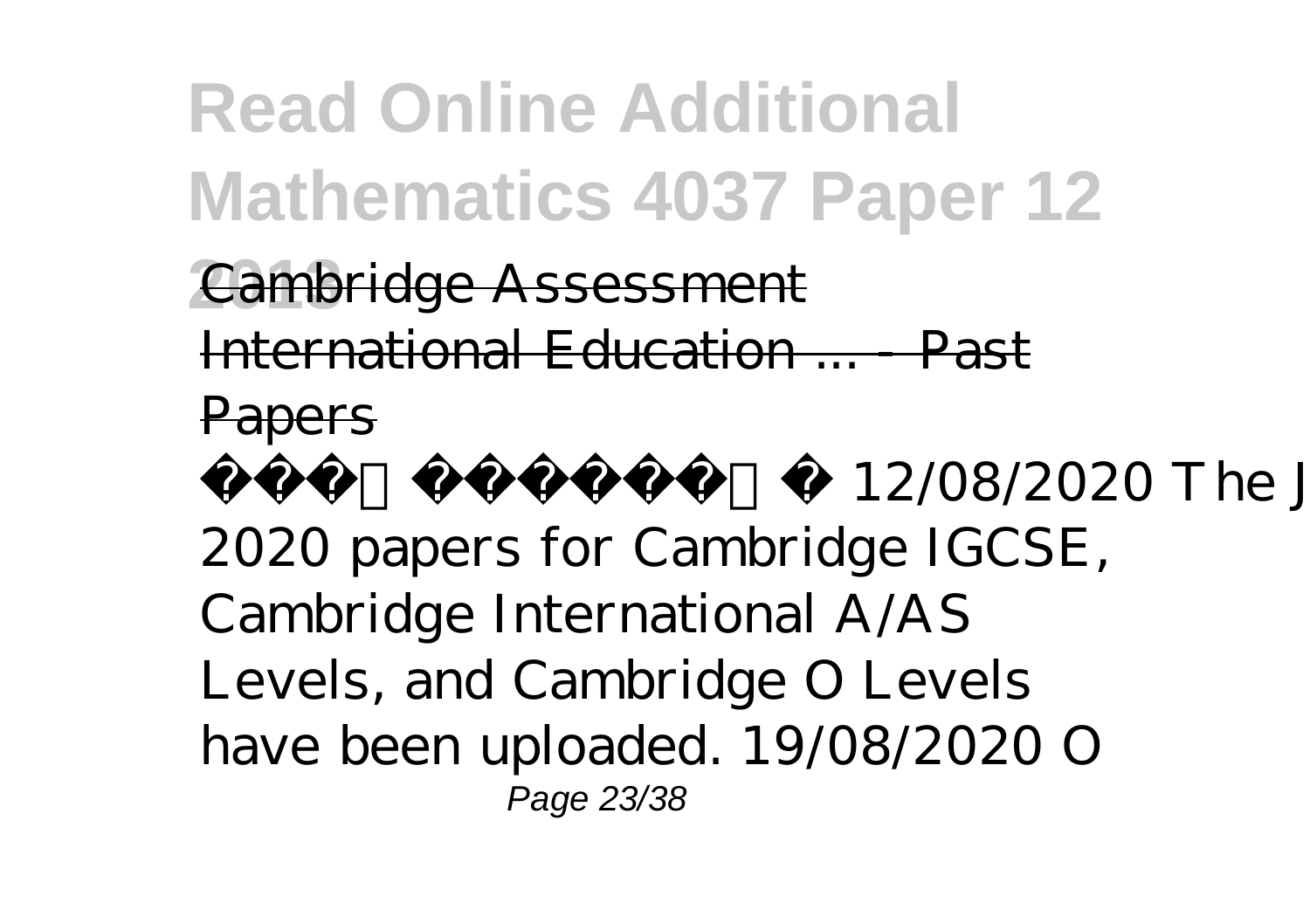**Read Online Additional Mathematics 4037 Paper 12 2013** Level Pakistan Studies Paper 2 has not been published by CAIE for this session. If it becomes availabe, we will upload it.

 $\Theta$  Levels | Add-Maths (4037) + Past Papers | GCE Guide Cambridge O Level Mathematics - Page 24/38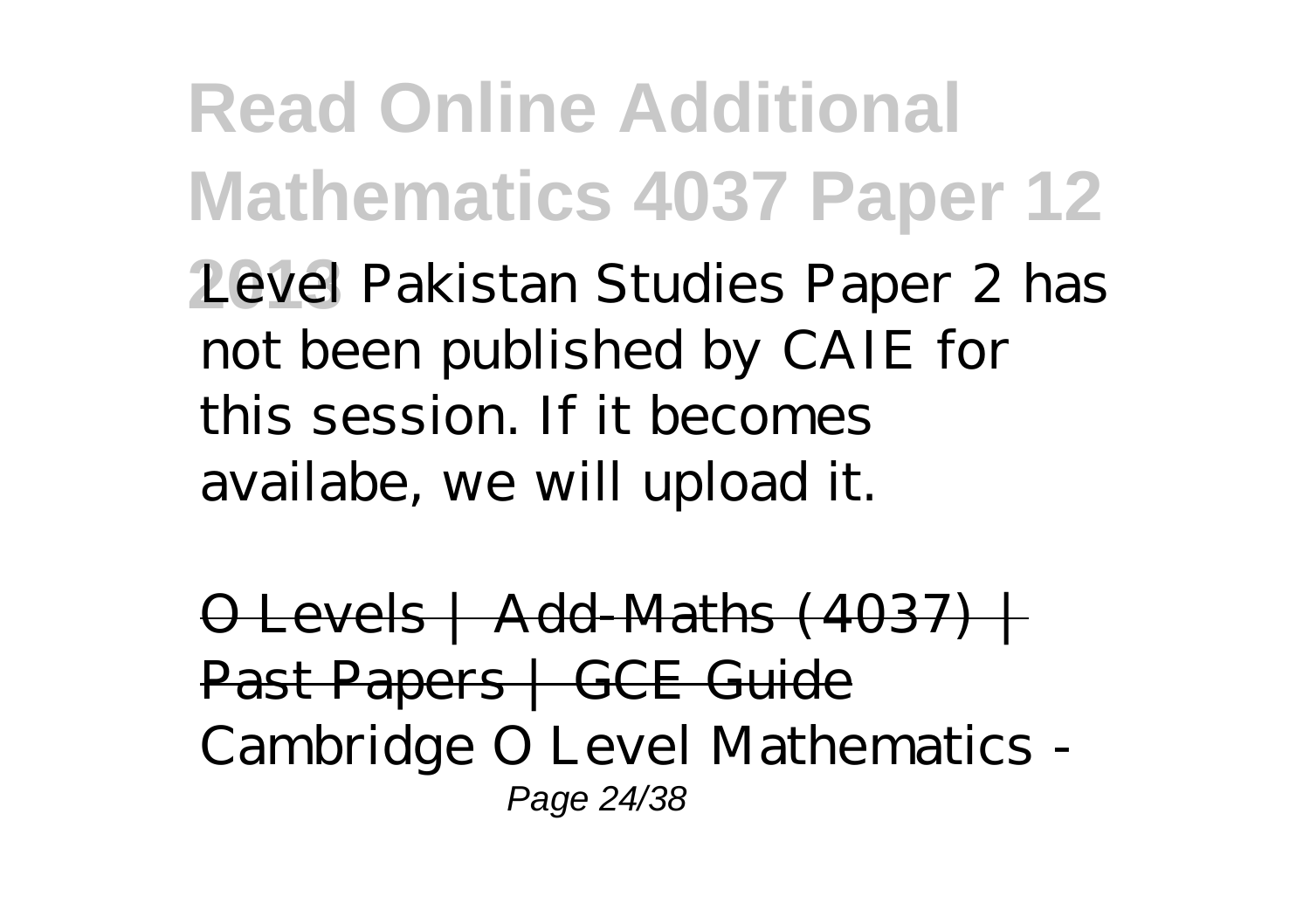**Read Online Additional Mathematics 4037 Paper 12 2013** Additional (4037) Cambridge O Level Additional Mathematics supports learners in building competency, confidence and fluency in their use of techniques and mathematical understanding. This course helps learners to develop a feel for quantity, Page 25/38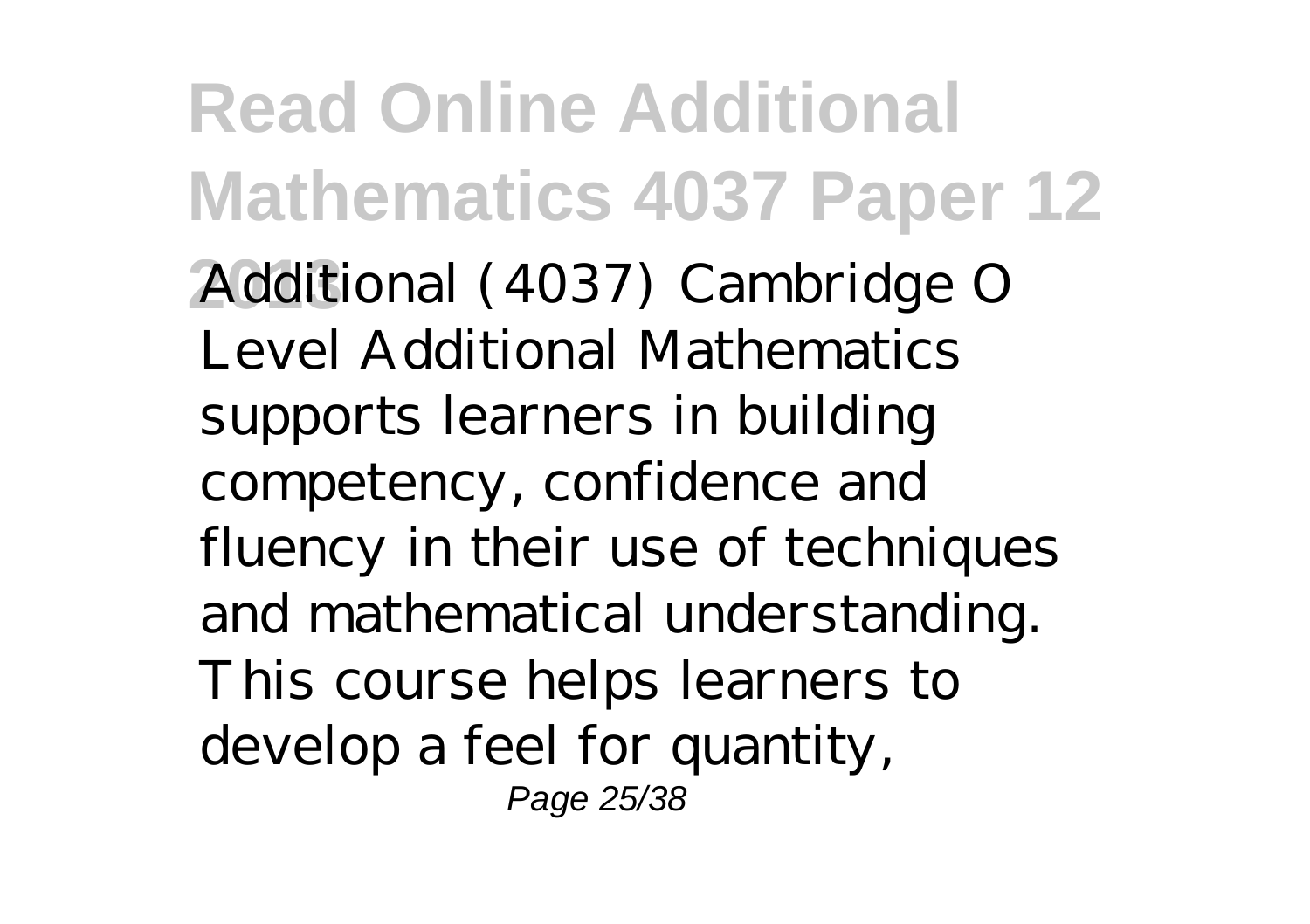**Read Online Additional Mathematics 4037 Paper 12 2013** patterns and relationships.

Cambridge O Level Mathematics - Additional (4037)

Moreover, you can also check out O Level Additional Mathematics Syllabus & Add Maths Example Candidate Response. Solving these Page 26/38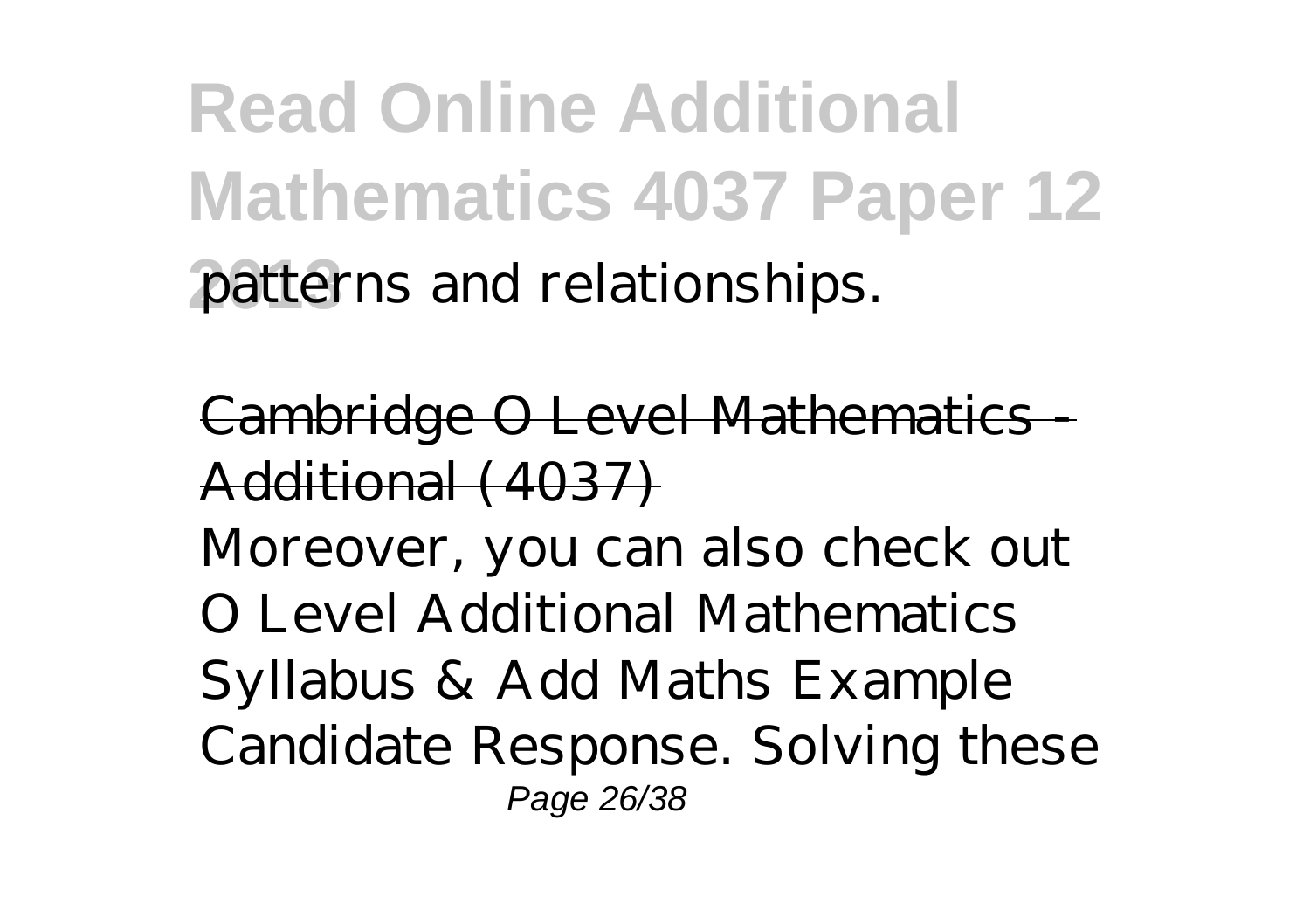**Read Online Additional Mathematics 4037 Paper 12** Past Papers will help you to prepare for CAIE previously CIE O Level Additional Mathematics (4037). Additional Mathematics Past Papers 2020: May June 2020: 4037\_s20\_qp\_11. 4037\_s20\_qp\_12. 4037\_s20\_qp\_21. 4037\_s20\_qp\_22 Page 27/38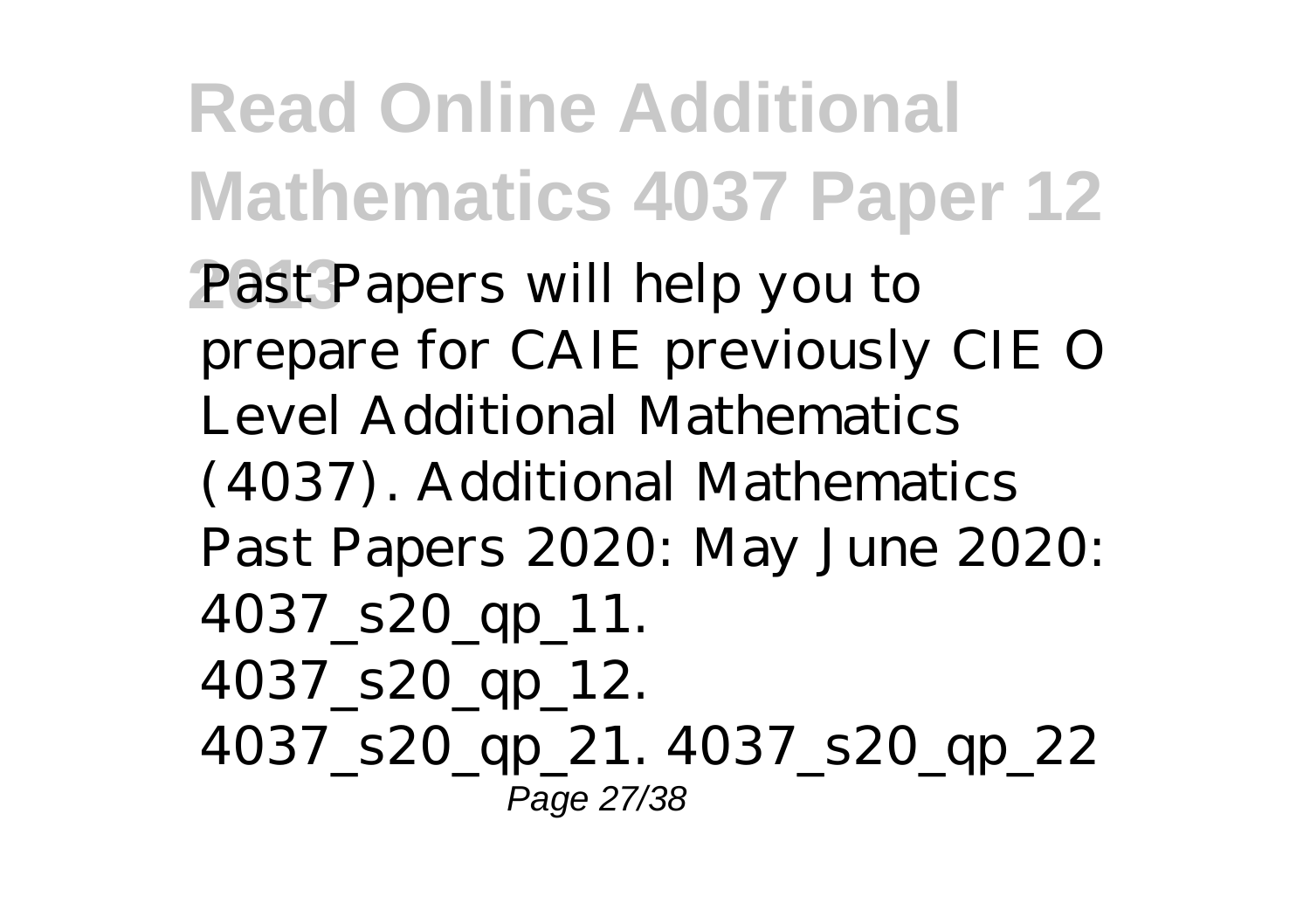## **Read Online Additional Mathematics 4037 Paper 12 2013**

DOWNLOAD O Level Additional Mathematics Past Papers PDF ... Past Papers for Cambridge O Level, A Level, IGCSE subjects

O Levels Add-Maths (4037) Past Papers PDF - GCE Guide Page 28/38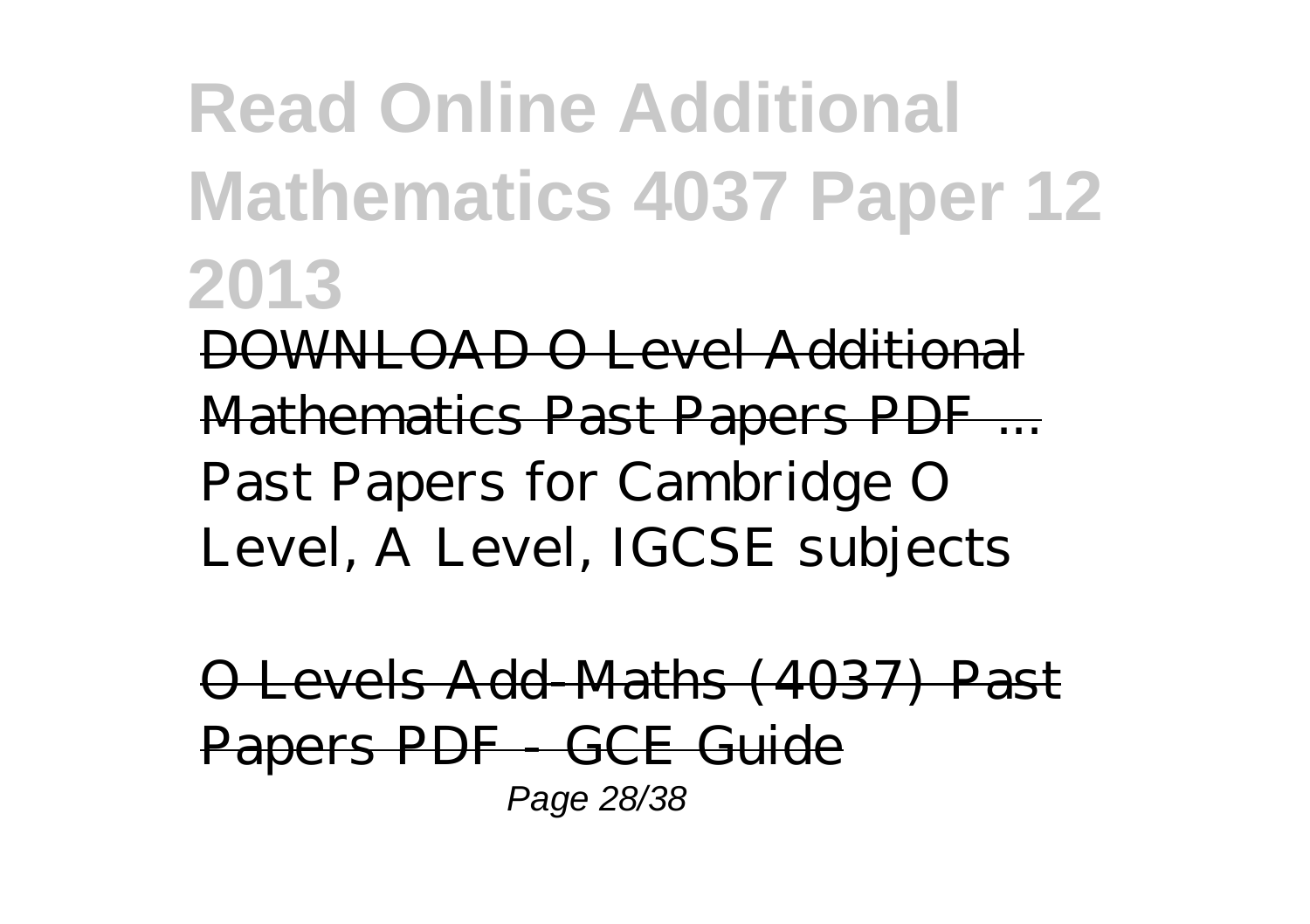**Read Online Additional Mathematics 4037 Paper 12 2013** Cambridge O Level Mathematics – Additional (4037) PapaCambridge provides Cambridge O Level Mathematics – Additional (4037) latest past papers and resources that includes syllabus, specimens, question papers, marking schemes, resource booklet, FAQ's, Page 29/38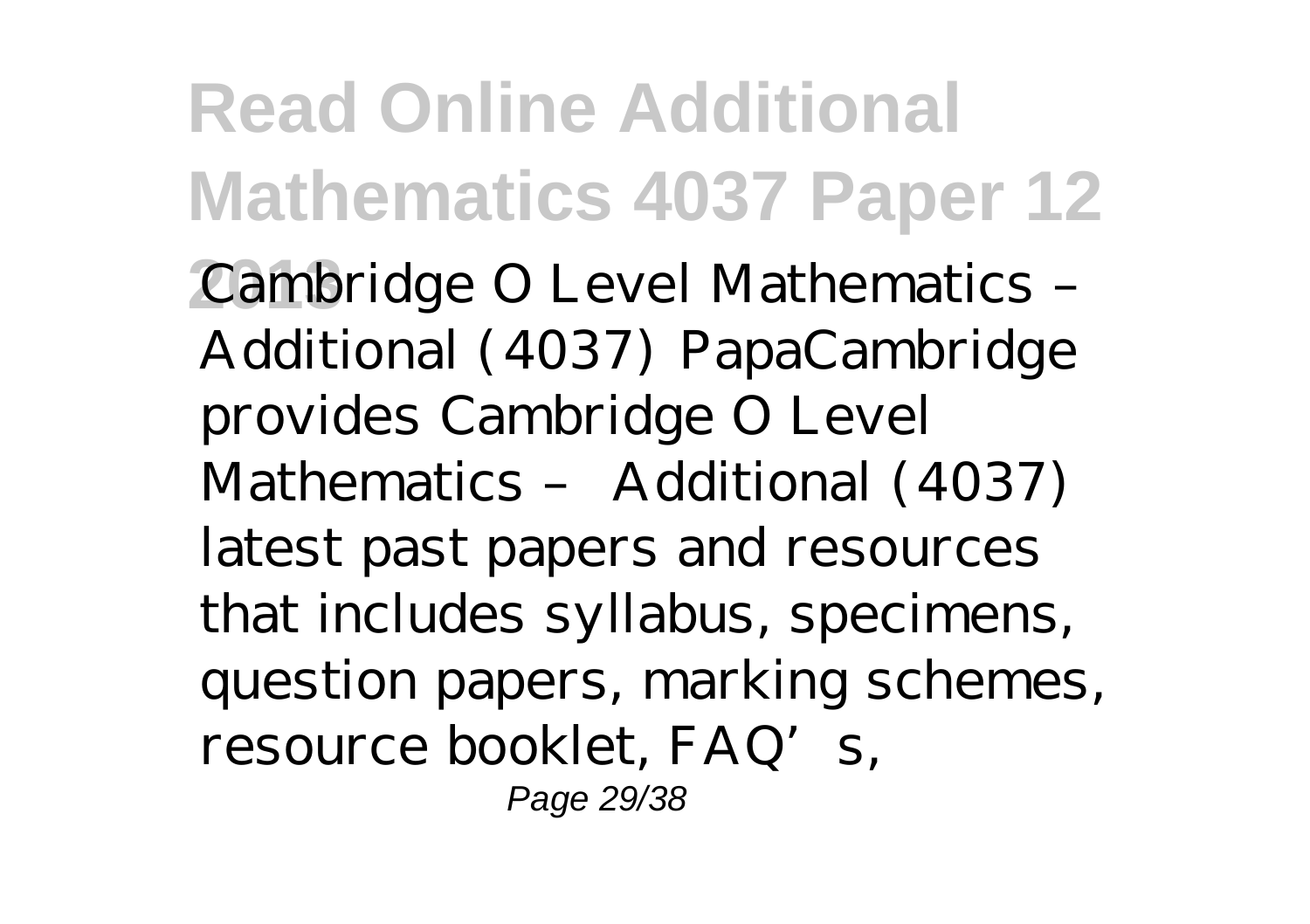**Read Online Additional Mathematics 4037 Paper 12 2013** Teacher's resources and a lot more.Past papers of Cambridge O Level Mathematics – Additional (4037) are available from 2002 up to the ...

Cambridge O Level Mathematics - Additional (4037) 2020 ... Page 30/38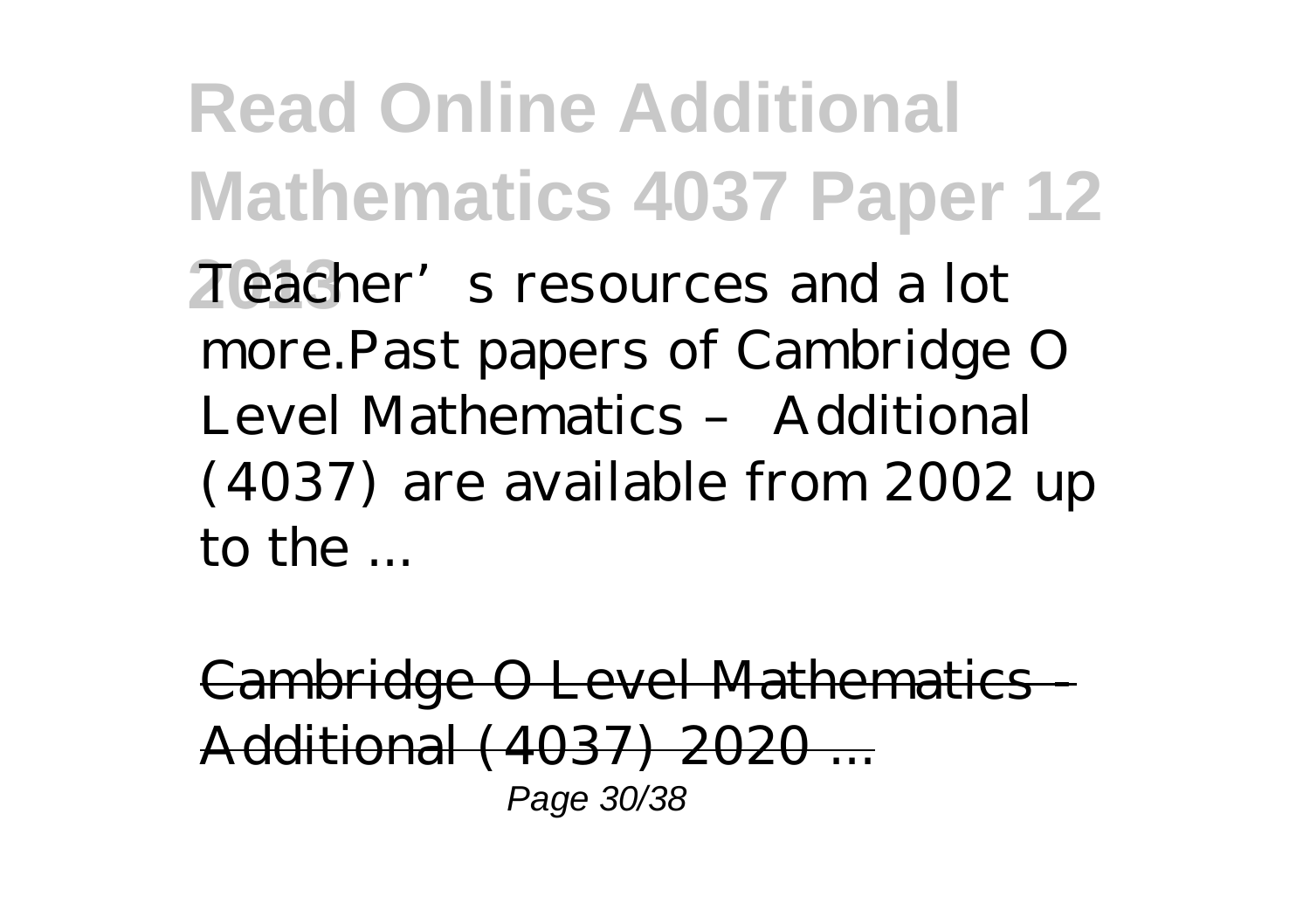**Read Online Additional Mathematics 4037 Paper 12 2013** ADDITIONAL MATHEMATICS 4037/12 Paper 1 May/June 2014 2 hours Candidates answer on the Question Paper. No additional materials are required. READ THESE INSTRUCTIONS FIRST Write your Centre number, candidate number and name on all Page 31/38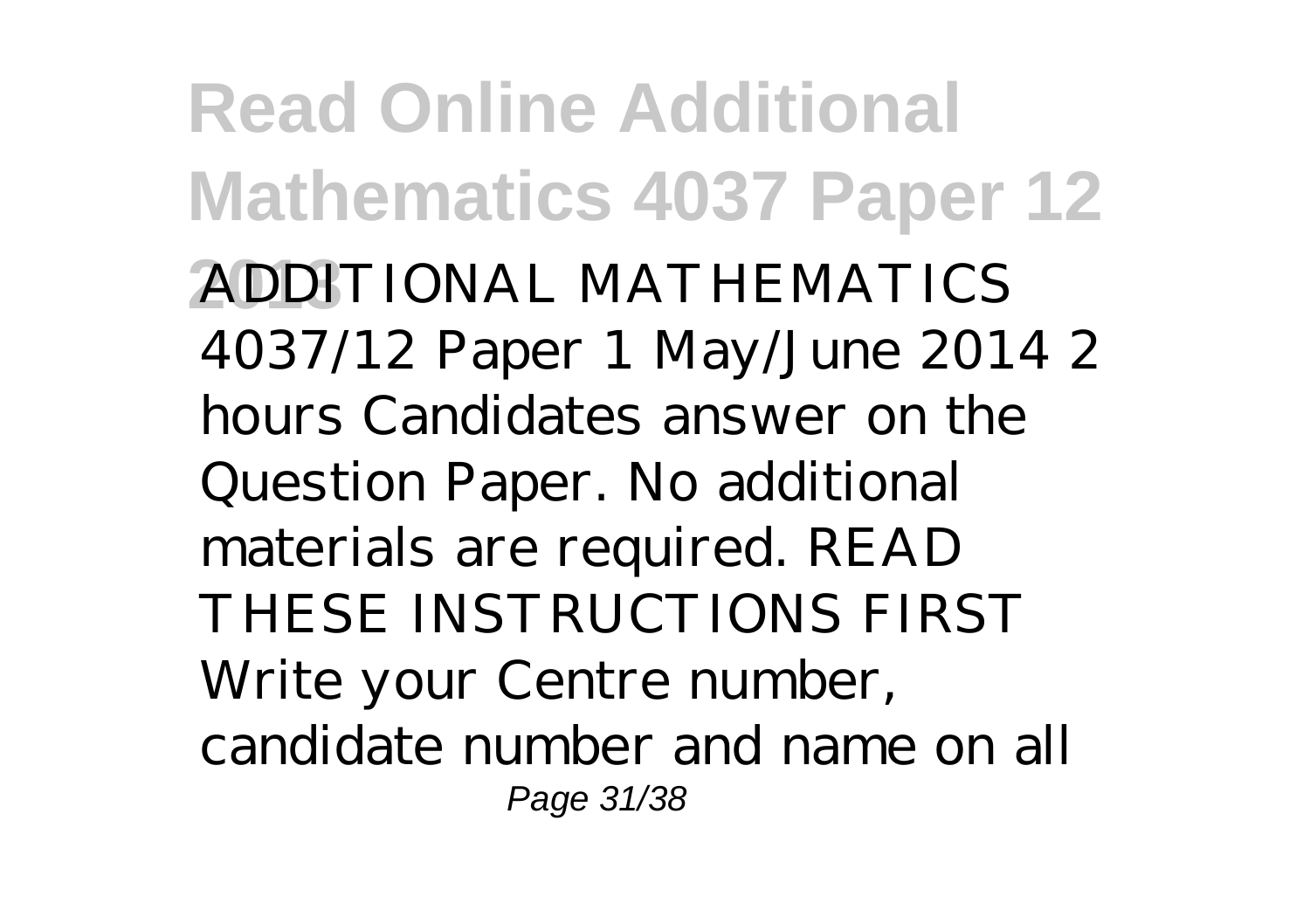**Read Online Additional Mathematics 4037 Paper 12 2013** the work you hand in. Write in dark blue or black pen. You may use an HB pencil for any diagrams or graphs.

Cambridge International Examinations Cambridge Ordinary Level

Page 32/38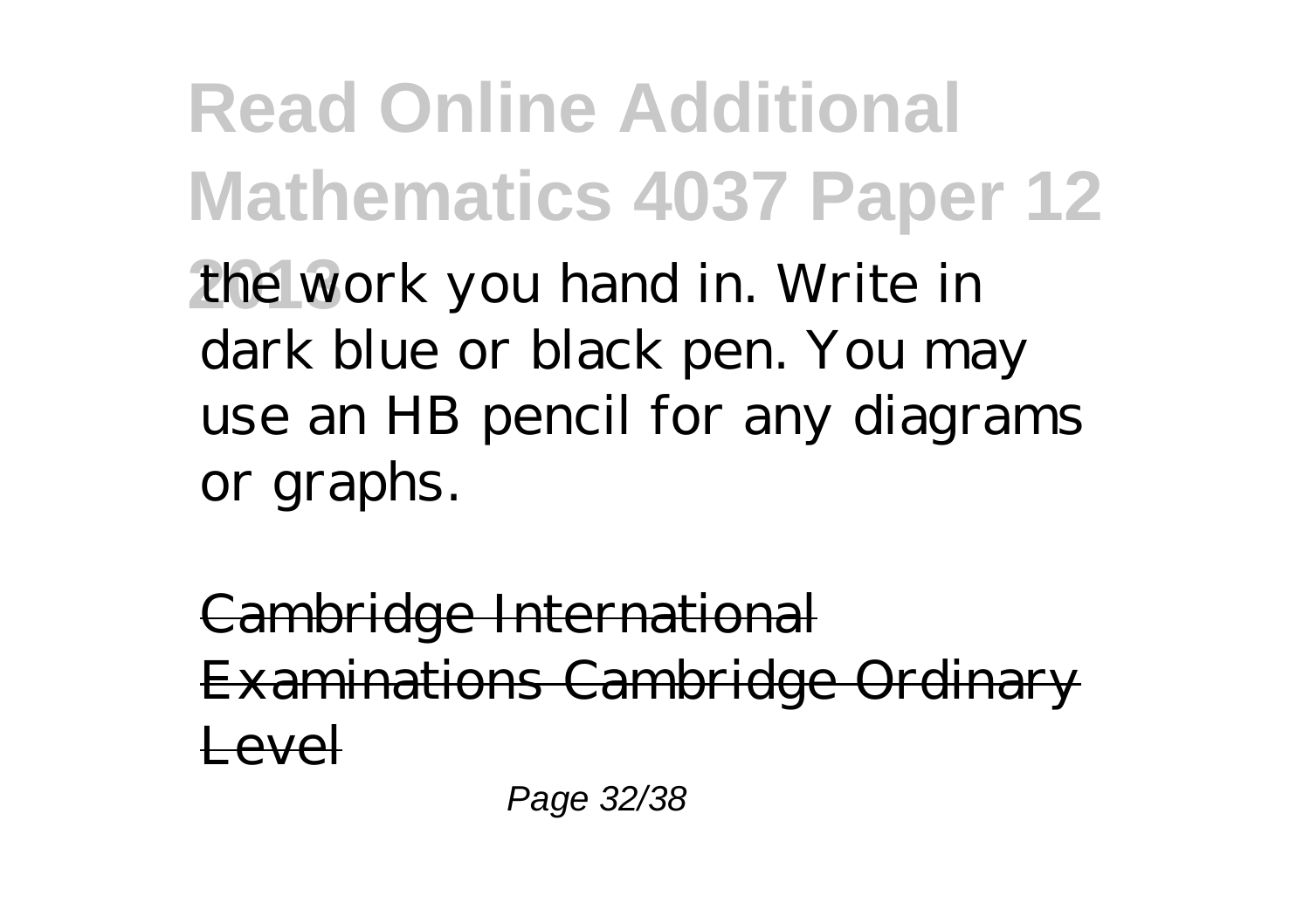**Read Online Additional Mathematics 4037 Paper 12 2013** Teachers registered with Cambridge International can download past papers and early release materials (where applicable) from our password protected School Support Hub, where a much wider selection of syllabus materials is also available Page 33/38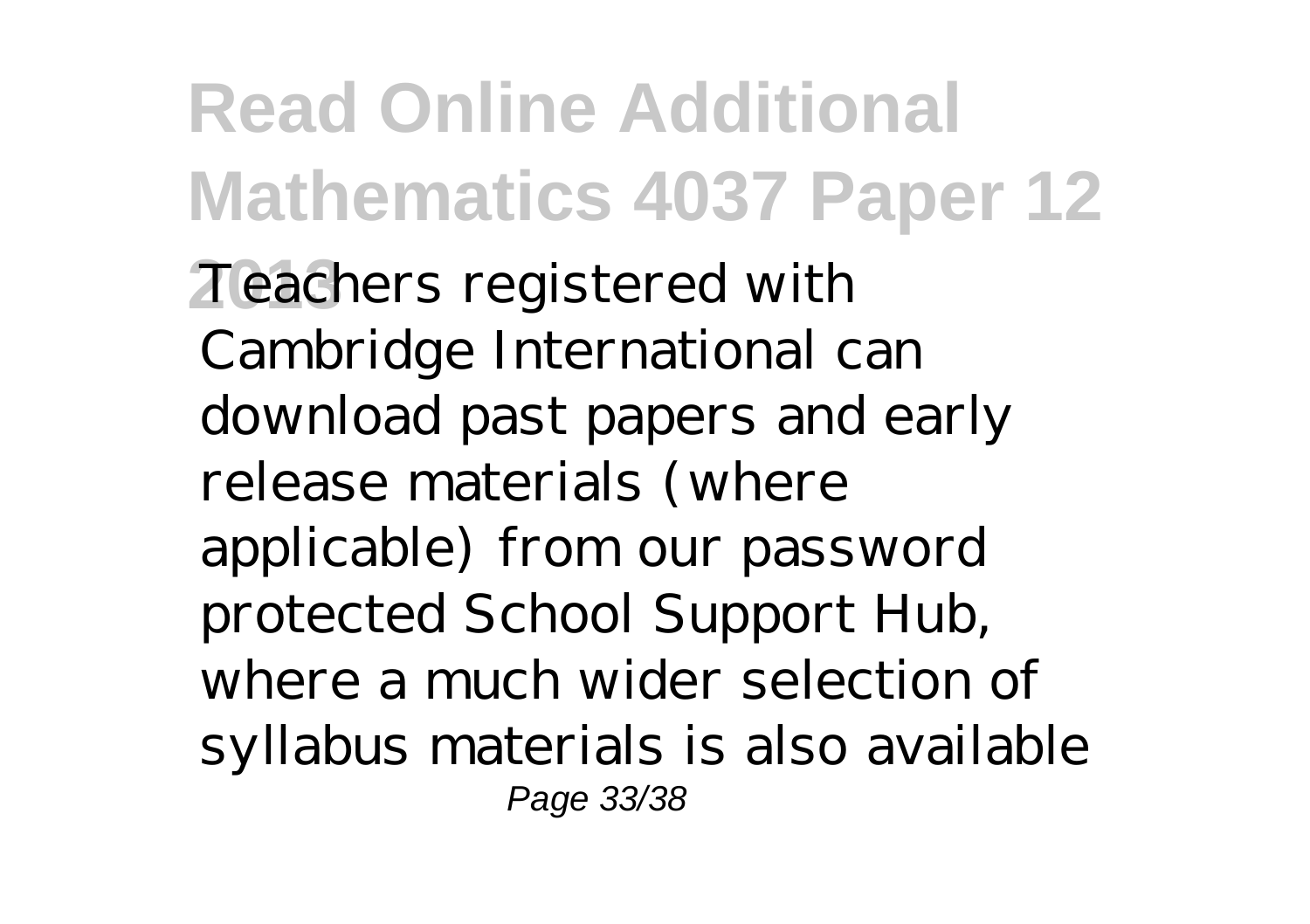**Read Online Additional Mathematics 4037 Paper 12 2013** to download. Look under 'Past Examination Resources' and filter by exam year and series.

Cambridge IGCSE Mathematics - Additional (0606) ADDITIONAL MATHEMATICS 4037/13 Paper 1 Page 34/38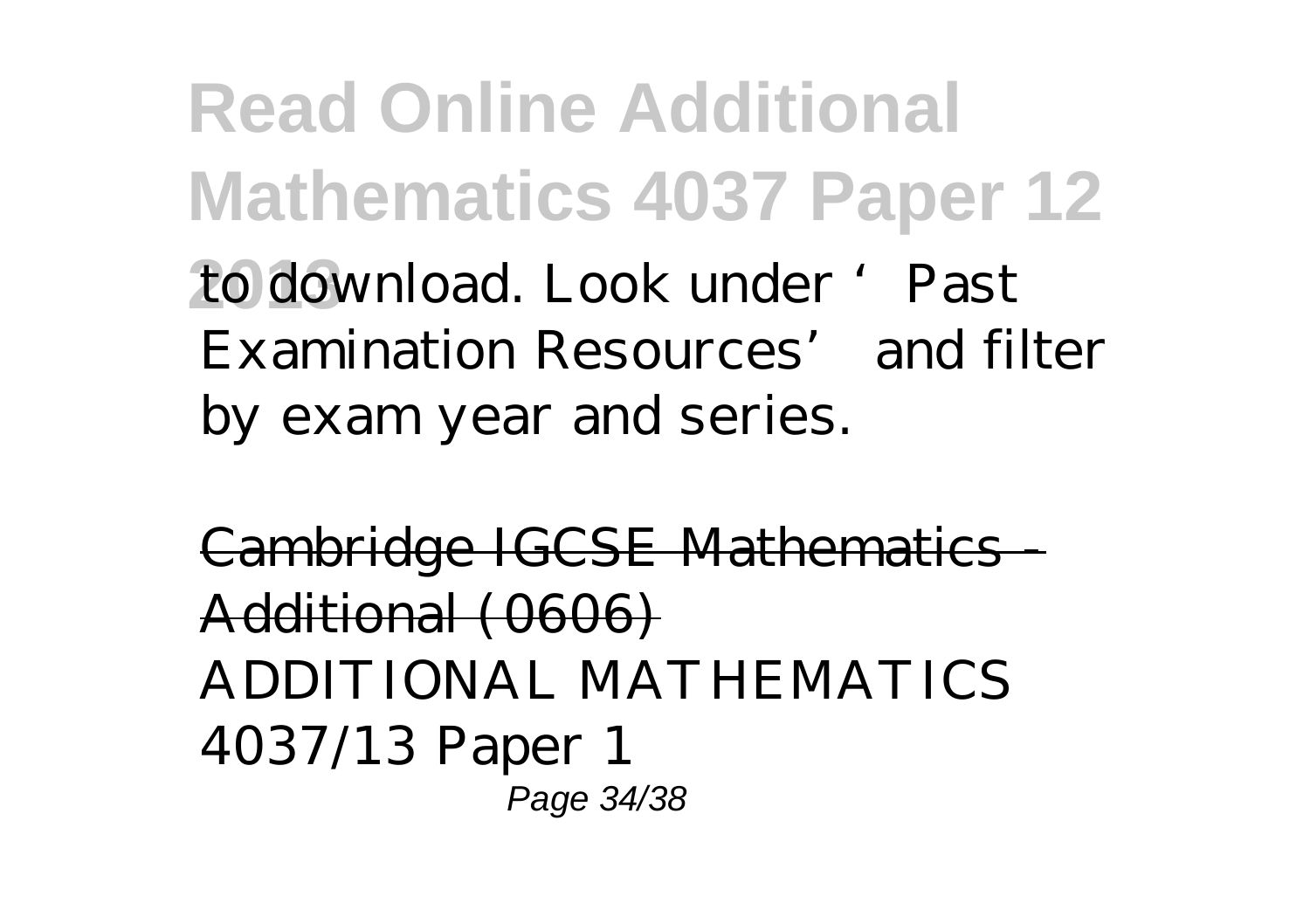**Read Online Additional Mathematics 4037 Paper 12 2013** October/November 2017 2 hours Candidates answer on the Question Paper. No Additional Materials are required. READ THESE INSTRUCTIONS FIRST Write your Centre number, candidate number and name on all the work you hand in. Write in dark blue or Page 35/38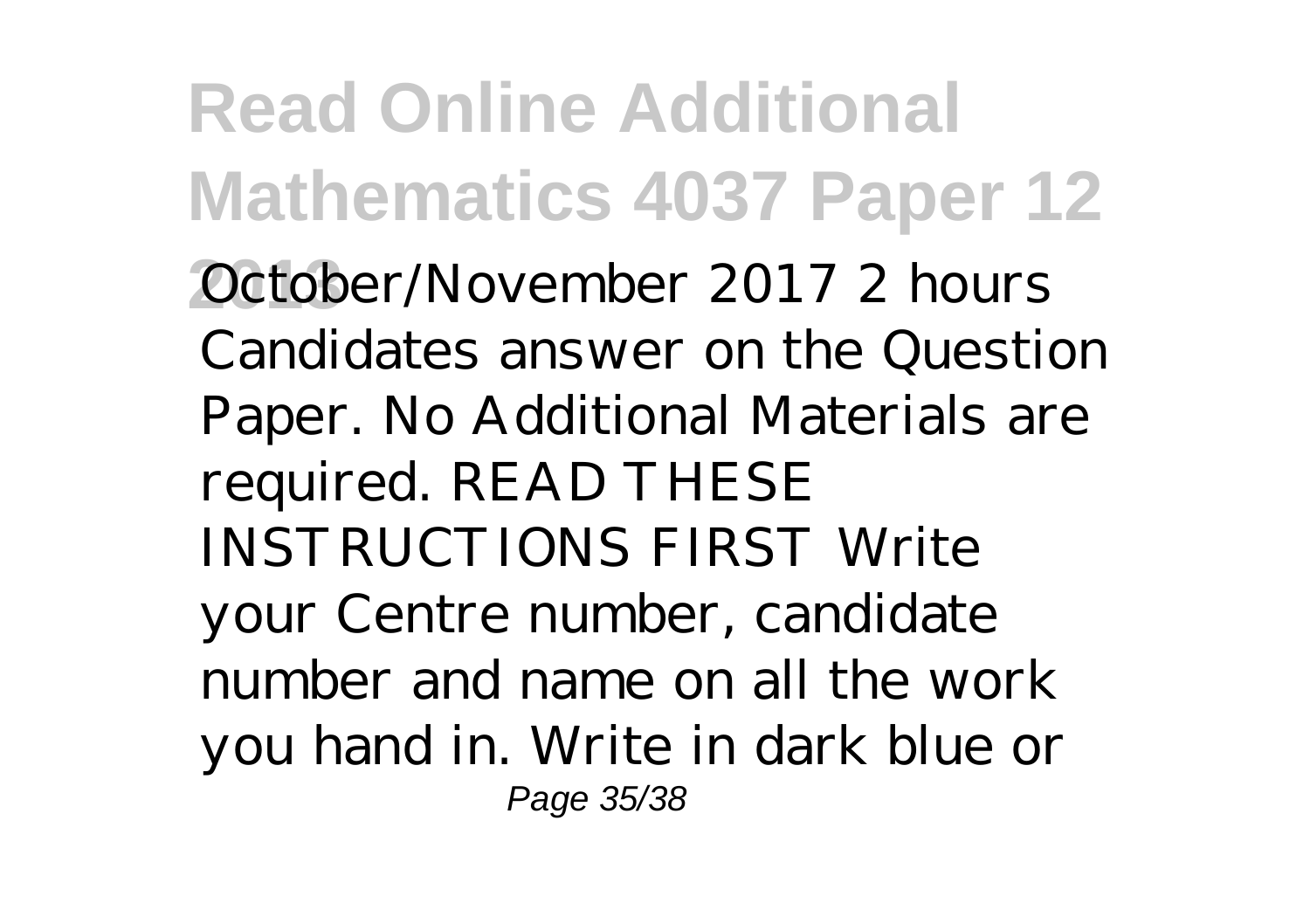**Read Online Additional Mathematics 4037 Paper 12 2013** black pen. You may use an HB pencil for any diagrams or graphs.

O Level Additional Mathemat 4037/13 Paper 1 ADDITIONAL MATHEMATICS 4037/22 Paper 2 October/November 2018 2 hours Page 36/38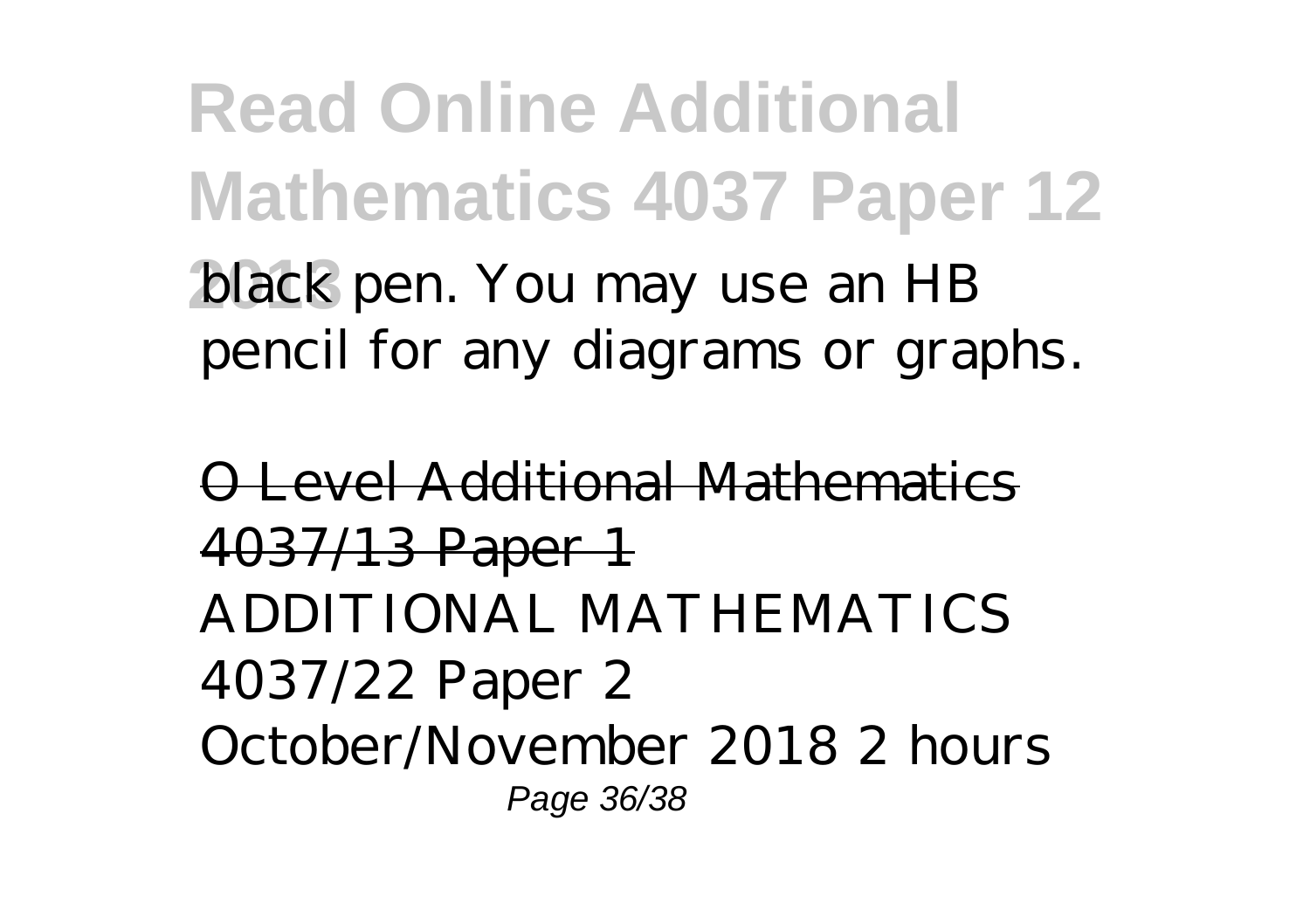**Read Online Additional Mathematics 4037 Paper 12 2013** Candidates answer on the Question Paper. No Additional Materials are required. READ THESE INSTRUCTIONS FIRST Write your Centre number, candidate number and name on all the work you hand in. Write in dark blue or black pen. You may use an HB Page 37/38